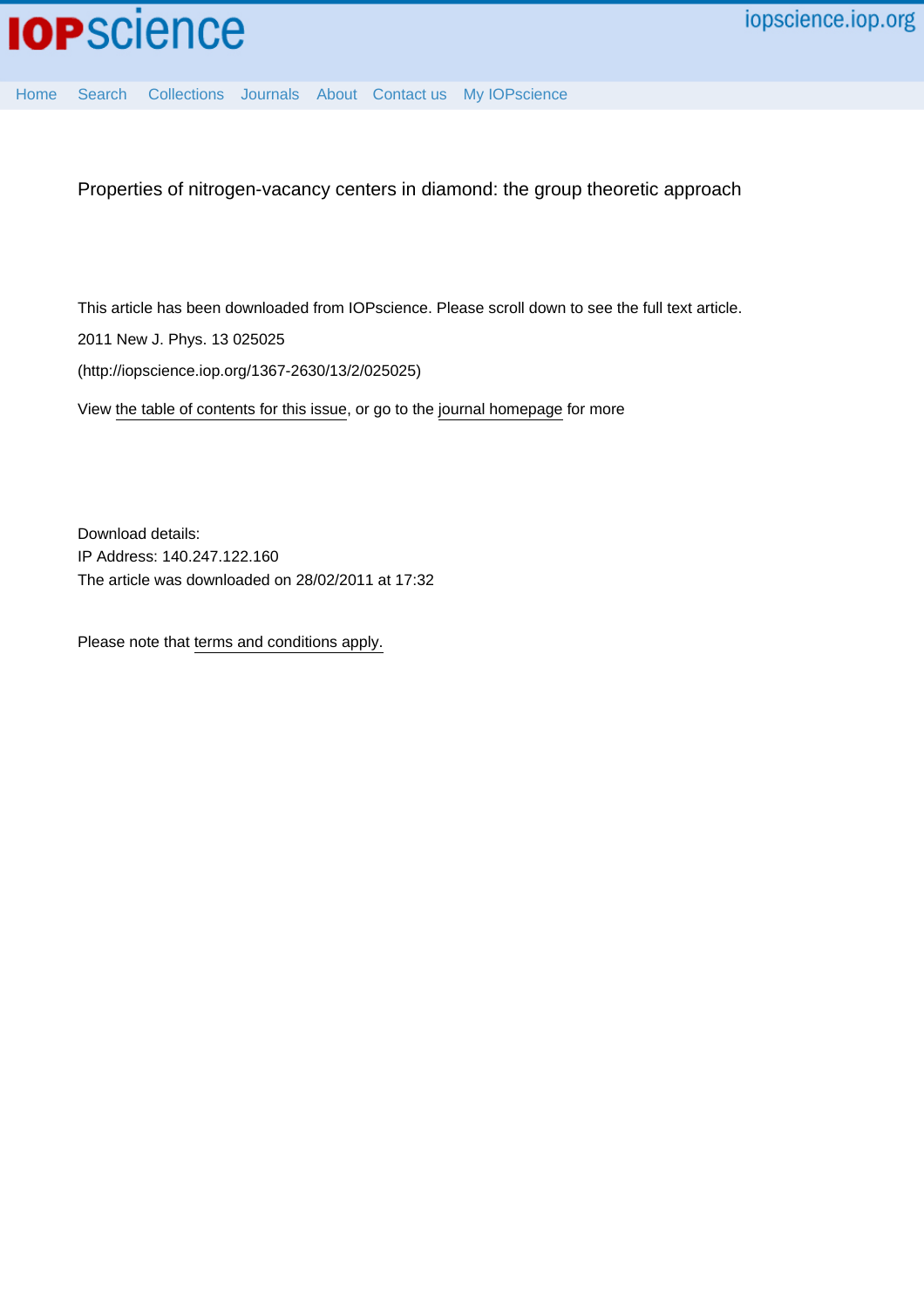# <span id="page-1-0"></span>New Journal of Physics

The open-access journal for physics

# **Properties of nitrogen-vacancy centers in diamond: the group theoretic approach**

<code>J R Maze $^{1,2,7}$ , A Gali $^{3,4,7}$ , E Togan $^{1}$ , Y Chu $^{1}$ , A Trifonov $^{1,5}$ ,</code> **E Kaxiras**<sup>6</sup> and M D Lukin<sup>1</sup>

<sup>1</sup> Department of Physics, Harvard University, Cambridge, MA 02138, USA <sup>2</sup> Facultad de Física, Pontificia Universidad Católica de Chile, Casilla 306, Santiago, Chile <sup>3</sup> Department of Atomic Physics, Budapest University of Technology and Economics, Budafoki út 8, H-1111 Budapest, Hungary <sup>4</sup> Research Institute for Solid State Physics and Optics, Hungarian Academy of Sciences, PO Box 49, H-1525, Budapest, Hungary <sup>5</sup> Ioffe Physical-Technical Institute RAS, Saint Petersburg, Russia <sup>6</sup> Department of Physics and School of Engineering and Applied Sciences, Harvard University, Cambridge, MA 02138, USA E-mail: [jmaze@puc.cl](mailto:jmaze@puc.cl) and [agali@eik.bme.hu](mailto:agali@eik.bme.hu)

*New Journal of Physics* **13** (2011) 025025 (24pp) Received 6 October 2010 Published 28 February 2011 Online at <http://www.njp.org/> doi:10.1088/1367-2630/13/2/025025

**Abstract.** We present a procedure that makes use of group theory to analyze and predict the main properties of the negatively charged nitrogen-vacancy (NV) center in diamond. We focus on the relatively low temperature limit where both the spin–spin and spin–orbit effects are important to consider. We demonstrate that group theory may be used to clarify several aspects of the NV structure, such as ordering of the singlets in the  $(e^2)$  electronic configuration and the spin–spin and spin–orbit interactions in the (*ae*) electronic configuration. We also discuss how the optical selection rules and the response of the center to electric field can be used for spin–photon entanglement schemes. Our general formalism is applicable to a broad class of local defects in solids. The present results have important implications for applications in quantum information science and nanomagnetometry.

<sup>7</sup> Author to whom any correspondence should be addressed.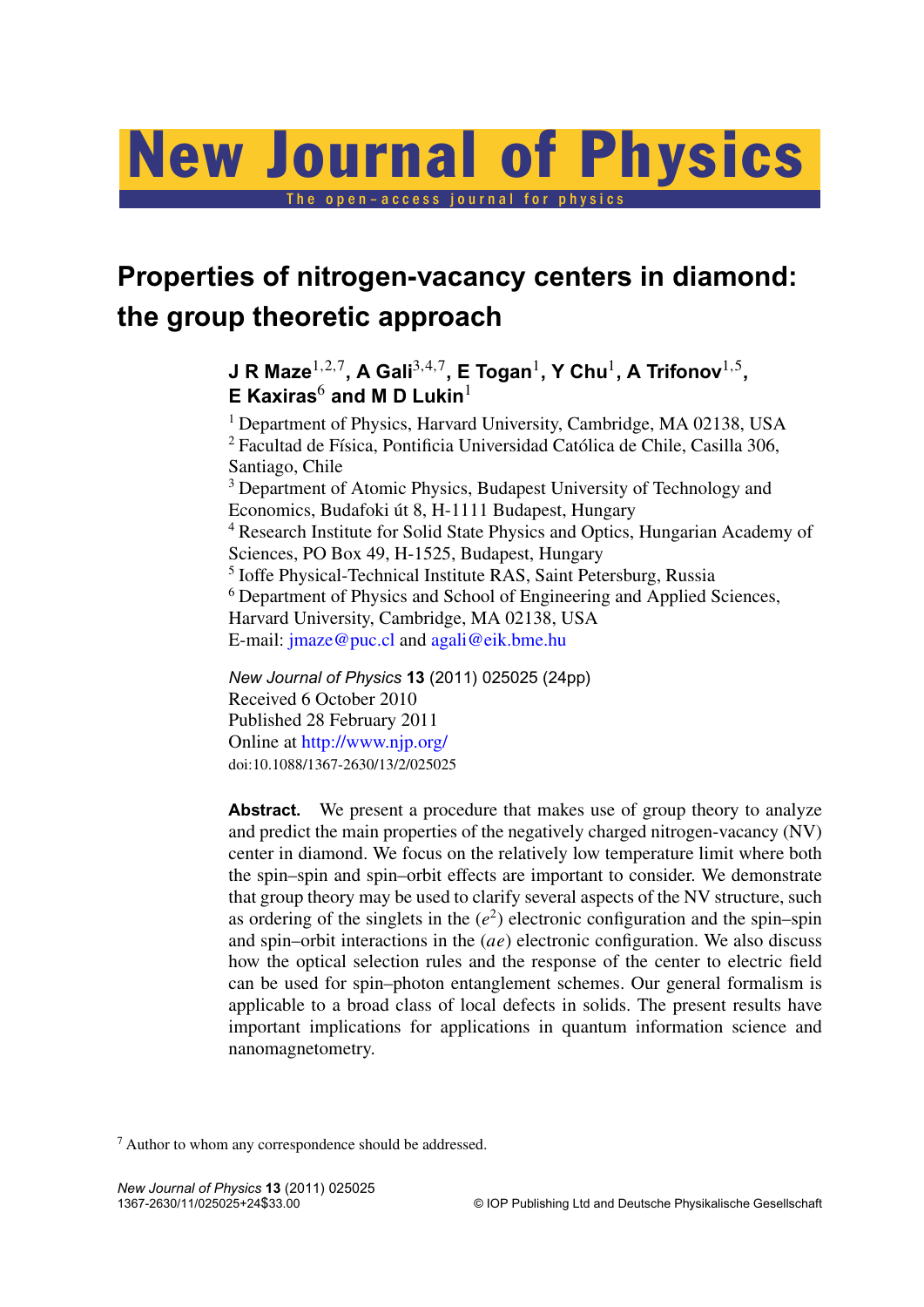**IOP** Institute of Physics **ODEUTSCHE PHYSIKALISCHE GESELLSCHAFT** 

# **Contents**

| 1. Introduction                                                                 | $\overline{2}$ |  |  |  |
|---------------------------------------------------------------------------------|----------------|--|--|--|
| 2. State representation                                                         | 3              |  |  |  |
| 3. Ordering of singlet states                                                   | 6              |  |  |  |
| 4. Spin-orbit interaction                                                       | 7              |  |  |  |
| <b>5.</b> Spin–spin interaction                                                 | 9              |  |  |  |
| 6. Selection rules and spin-photon entanglement schemes                         | 11             |  |  |  |
| 7. The effect of strain                                                         | 13             |  |  |  |
| 8. Strain and electric field                                                    |                |  |  |  |
| 9. Conclusions                                                                  | 17             |  |  |  |
| <b>Acknowledgments</b>                                                          | 17             |  |  |  |
| Appendix A. Dangling bond representation and character table                    | 17             |  |  |  |
| Appendix B. Spin-spin interaction                                               | 19             |  |  |  |
| Appendix C. Strain and electric field                                           | 20             |  |  |  |
| Appendix D. Information about the first-principles methods applied in our study | 21             |  |  |  |
| <b>References</b>                                                               | 22             |  |  |  |

# **1. Introduction**

Nitrogen-vacancy (NV) centers have emerged as promising candidates for a number of applications [\[1\]](#page-22-0)–[\[4\]](#page-22-0), ranging from high spatial resolution imaging [\[5\]](#page-22-0) to quantum computation [\[6\]](#page-22-0). At low temperatures, the optical transitions of the NV center become very narrow and can be coherently manipulated, allowing for spin–photon entanglement generation [\[7\]](#page-22-0) for quantum communication and all optical control [\[8\]](#page-22-0). A detailed understanding of the properties of this defect is critical for many of these applications. Although several studies have addressed this issue both experimentally and theoretically [\[9\]](#page-22-0)–[\[20\]](#page-23-0), not all aspects of the NV center are yet understood in detail. Furthermore, other atom-like defects can potentially be engineered in diamond [\[21\]](#page-23-0) and other materials with similar, or perhaps better, properties for the desired application. Therefore, it is of immediate importance to develop a formalism to analyze and predict the main properties of defects in solids.

Here, we present a formalism based on standard group theory combined with high-level *ab initio* calculations. We apply group theory to identify the non-zero interactions between the given states, while the strength of the interaction will be calculated by using the wave functions and self-consistent potentials from atomistic *ab initio* calculations. We show that this combination is very powerful for explaining, or even predicting, several properties of the NV center. This treatment can be particularly useful in lowering the computational cost of point defects of such complexity that may be treated at the *ab initio* level, making a very detailed study of point defects possible.

While we focus on describing the NV center in diamond, the formalism can be applied to any point defect in solid state physics. The method takes advantage of the symmetry of the states to properly treat the relevant interactions and their symmetries. We apply group theory to find out not only the symmetry of the states but also their explicit form in terms of orbital

2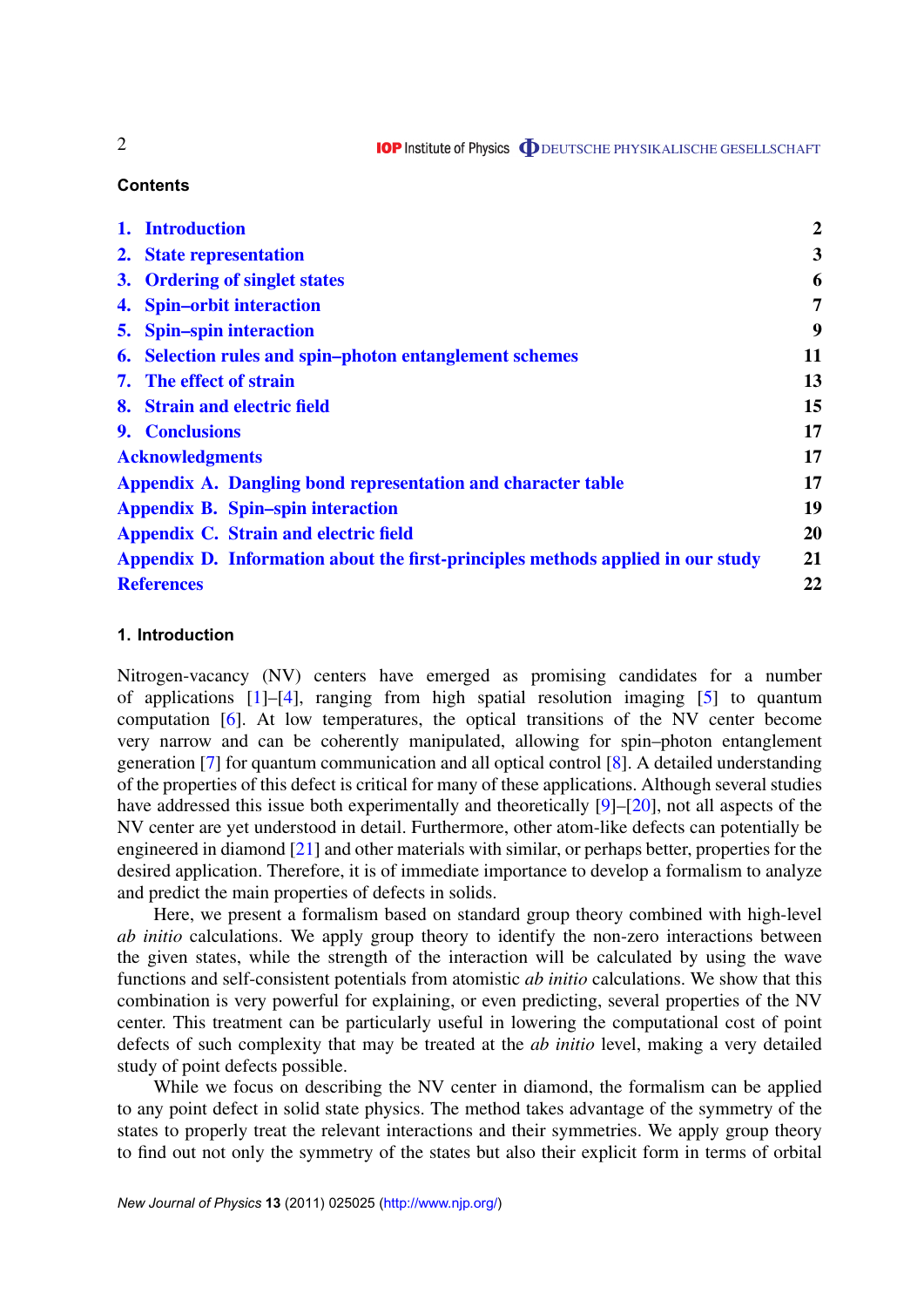<span id="page-3-0"></span>and spin degrees of freedom. We show that this is essential to build an accurate model of the NV center. In particular, we analyze the effect of the Coulomb interaction and predict that the ordering of the triplet and singlet states in the ground state configuration is  $\{^{3}A_{2},^{1}E,^{1}A_{1}\}$  and that the distance between them is of the order of the exchange term of the electron–electron Coulomb energy. This ordering has been discussed over the last few years [\[14,](#page-23-0) [16,](#page-23-0) [17\]](#page-23-0), and our results agree with earlier [\[12\]](#page-22-0) and recent *ab initio* calculations performed in bulk diamond [\[22\]](#page-1-0).

The method is also used to analyze important properties of the center, such as polarization selection rules. The explicit form of the states allows us to identify a particularly useful lambdatype transition that was recently used for spin–photon entanglement generation [\[7\]](#page-22-0). We consider perturbations that lower the symmetry of a point defect, such as strain and electric field, and how they affect the polarization properties. We also show that the non-axial spin–orbit interaction discussed in [\[15\]](#page-23-0) does not mix the basis states of the center in a given multiplet. Instead, we find that the electron spin–spin interaction is responsible for the spin state mixing of the excited state as a result of the lack of inversion symmetry of the center, contrary to what has been suggested in the literature [\[14,](#page-23-0) [15,](#page-23-0) [18\]](#page-23-0). Finally, we analyze the effect of electric fields via the inverse piezoelectric effect and compare it to experimental observations. We show that this effect can be used to tune the polarization properties of optical transitions and the wavelength of emitted photons, which is of direct importance for photon-based quantum communication between NV centers. The present study clarifies important properties of NV centers and provides the foundation for coherent interaction between electronic spins and photons in solid state.

This paper is organized as follows. In section 2, we present a general group theoretical formalism to calculate the electronic or hole representation of a point defect for a given crystal field symmetry and number of electrons contained in the defect. Using group theory and the explicit form of the states, we analyze the effect of the Coulomb interaction between electrons (section [3\)](#page-6-0) and spin–spin and spin–orbit interactions for the NV center (sections [5](#page-8-0) and [4,](#page-7-0) respectively). Next, the selection rules of the unperturbed defect are analyzed in section [6.](#page-11-0) Finally, in section [7,](#page-13-0) we analyze the effect of strain and electric field perturbations.

#### **2. State representation**

We are particularly interested in quasi-static properties of defects in crystals where the complex electronic structure can be observed spectroscopically. In this limit, one can apply the Born–Oppenheimer approximation to separate the many-body system of electrons and nuclei. This approximation relies on the fact that nuclei are much slower than electrons. In this approximation, the nuclei are represented by their coordinates and the physical quantities of the electrons depend on these coordinates as (external) fixed parameters. A defect in a crystal breaks down the translational symmetry, reducing the symmetry of the crystal to rotations and reflections. These symmetries form a point group that in general is a subgroup of the point group of the lattice. The loss of translational symmetry indicates that the Bloch states are no longer a good approximation to describe the point defect. In fact, some states can be very well *localized* near the point defect. These defect states are particularly important in semiconductors and insulators when they appear within the fundamental band gap of the crystal.

In the tight-binding picture, the electron system of the diamond crystal may be described as the sum of covalent-type interactions between the valence electrons of two nearest neighbor atoms. When defects involve vacancies, the absence of an ion will break bonds in the crystal, producing unpaired electrons or dangling bonds,  $\sigma_i$ , which to leading order can be used to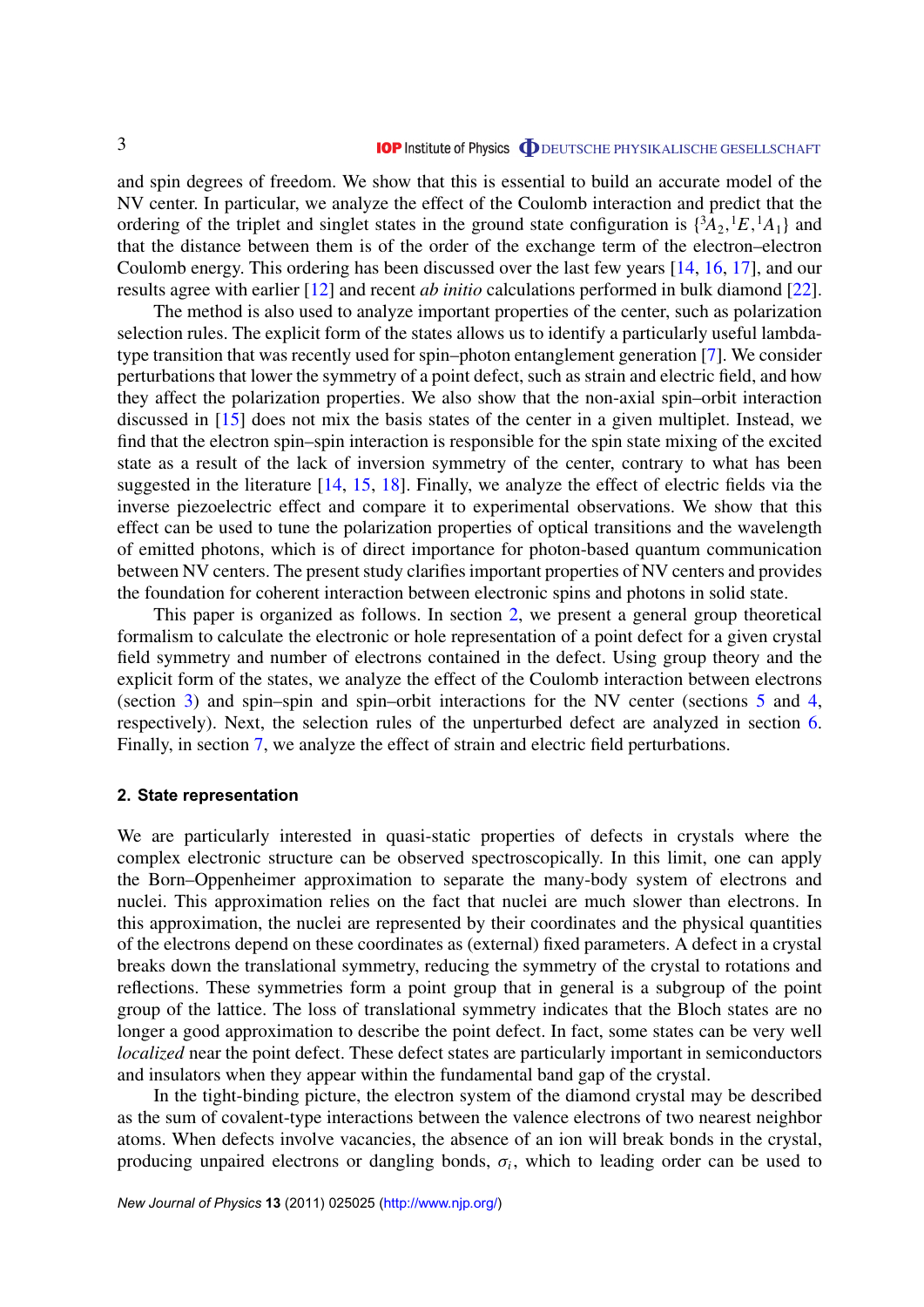<span id="page-4-0"></span>represent the single electron orbitals around the defect [\[10\]](#page-22-0). The particular combination of dangling bonds that form the single electron orbitals  $\{\varphi_r\}$  is set by the crystal field of the defect and can be readily calculated by projecting the dangling bonds on each irreducible representation  $(IR)$  of the point group of the defect  $[23]$ ,

$$
\varphi_r = P^{(r)} \sigma_i = \frac{l_r}{h} \sum_e \chi_e^{(r)} R_e \sigma_i,\tag{1}
$$

where  $P^{(r)}$  is the projective operator to the IR *r*,  $\chi_e^{(r)}$  is the character of operation  $R_e$  (element) for the IR  $r$ ,  $l_r$  is the dimension of the IR  $r$ , and  $h$  is the order of the group (number of elements). Applying equation (1) to the NV center leads to the following single electron orbital basis (see appendix [A\)](#page-17-0): { $a_1(1) = \alpha a_c + \beta a_n$ ,  $a_1(2) = \alpha a_n + \beta a_c$ ,  $e_x = (2\sigma_1 - \sigma_2 - \sigma_3) / \sqrt{6}$ ,  $e_y =$  $(\sigma_2 - \sigma_3)/\sqrt{2}$  [\[10,](#page-22-0) [12\]](#page-22-0). The non-degenerate orbitals  $a_1(1)$  and  $a_2(1)$  are totally symmetric and transform according to the one-dimensional (1D) IR  $A_1$ ; meanwhile,  $\{e_x, e_y\}$  are two degenerate states that transform according to the 2D IR *E*. At this stage, group theory does not predict the energy order of these states. However, a simple model of the electron–ion Coulomb interaction can be used to qualitatively obtain the ordering of the levels [\[24\]](#page-23-0). In appendix [A,](#page-17-0) we model the effect of this interaction on the single electron orbitals,  $\varphi_r$ , for the case of the NV center and find that the ordering of the states (increasing in energy) is  $a_1(1)$ ,  $a_1(2)$  and  $\{e_x, e_y\}$ . Indeed, *ab initio* density functional theory (DFT) calculations revealed [\[12,](#page-22-0) [25\]](#page-23-0) that the  $a_1(1)$  and  $a_1(2)$ levels are lower than the *e<sup>x</sup>* and *e<sup>y</sup>* levels, which demonstrates the strength of the combination of group theory and simple models of interactions for *qualitative* predictions.

The dynamics of the center are set by the number of electrons available to occupy the orbitals. In the case of the negatively charged NV center, each carbon atom contributes one electron, the nitrogen (as a donor in diamond) contributes two electrons, and an extra electron comes from the environment  $[25, 26]$  $[25, 26]$  $[25, 26]$ , possibly given by substitutional nitrogens  $[27]$ . The ground state configuration consists of four electrons occupying the totally symmetric states and the remaining two electrons pairing up in the  $\{e_x, e_y\}$  orbitals. In this single particle picture, the excited state configuration can be approximated as one electron being promoted from the  $a_1(2)$ orbital to the  $e_{x,y}$  orbitals [\[12\]](#page-22-0).

If two more electrons were added to any of these configurations, the wavefunction of the defect would be a singlet with a totally symmetric spatial wavefunction, equivalent to the state of an atom with a filled shell [\[28,](#page-23-0) [29\]](#page-23-0). Therefore, the electronic configuration of this defect can be modeled by two holes occupying the orbitals  $e_{x,y}$  in the ground state ( $e^2$  electronic configuration) and one hole each in the orbitals  $a_1(2)$  and  $e_{x,y}$  for the excited state (*ae* electronic configuration). A third electronic configuration,  $a^2$ , can be envisioned by promoting the remaining electron from the orbital  $a_1(2)$  to the orbitals  $e_{x,y}$ . Hole and electron representations are totally equivalent and it is convenient to choose the representation containing the smallest number of particles. If a hole representation is chosen, some care must be taken, as some interactions reverse their sign, such as the spin–orbit interaction  $[28]$ . In what follows, we choose a hole representation containing two particles (instead of an electron representation containing four particles), since it is more convenient to describe the physics of the NV center. However, the analysis can be applied to electrons as well.

The representation of the total *n*-electron wavefunction, including space and spin degrees of freedom, is given by the direct product of the representation of each hole  $\Gamma_{hn}$  and its spin  $\Gamma_{\Psi} = \prod_n (\Gamma_{hn} \otimes D_{1/2})$ , where  $D_{1/2}$  is the representation for a spin- $\frac{1}{2}$  particle in the corresponding point group. The reduction or block diagonalization of the representation  $\Gamma_{\Psi}$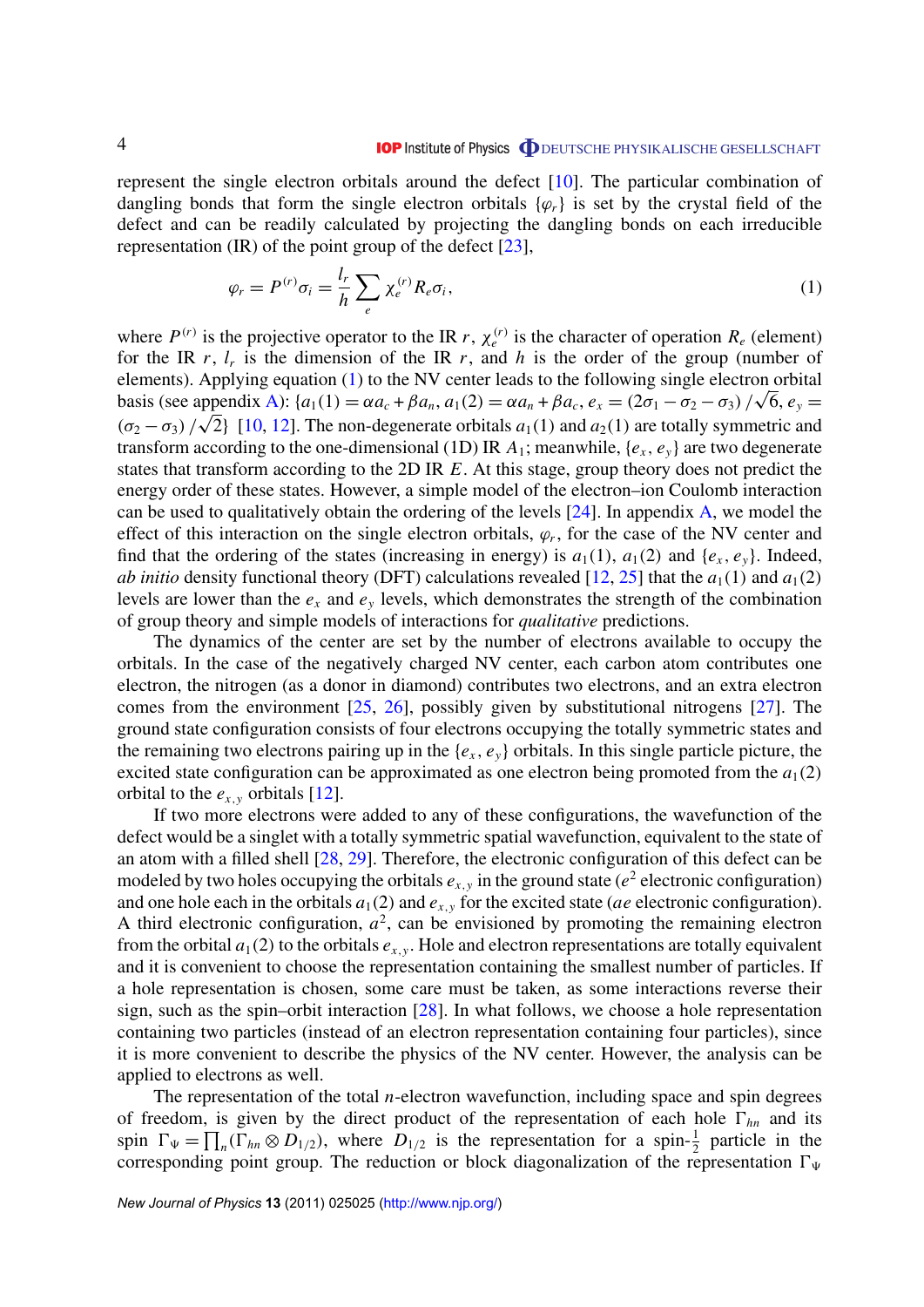<span id="page-5-0"></span>**Table 1.** Partner functions of each IR for the direct product of two holes. The first column shows the electronic configuration and in parentheses their triplet (T) or singlet (S) character. The third column gives the symmetry of the row of the IR.  $\alpha$  ( $\beta$ ) stands for  $\uparrow$  ( $\downarrow$ ) and  $E_{\pm} = |a_1 e_{\pm} - e_{\pm} a_1\rangle$ , where  $e_{\pm} = \mp (e_x \pm i e_y)$ ,  $|X\rangle = (|E_{-}\rangle - |E_{+}\rangle)/2$  and  $|Y\rangle = (|E_{-}\rangle + |E_{+}\rangle)i/2$ .

| Configuration | State                                                                                                                                                                                             | Symmetry |                |
|---------------|---------------------------------------------------------------------------------------------------------------------------------------------------------------------------------------------------|----------|----------------|
|               |                                                                                                                                                                                                   |          | $E_1 + E_2$    |
| $e^2$ (T)     | ${}^3A_{2-} =$<br>${}^3A_{20} =  e_x e_y - e_y e_x \rangle \otimes \begin{cases}  \beta \beta \rangle \\  \alpha \beta +  \beta \alpha \rangle \\ {}^3A_{2+} = \alpha \alpha \rangle \end{cases}$ |          | A <sub>1</sub> |
|               |                                                                                                                                                                                                   |          | $E_1 - E_2$    |
|               | $\left.\begin{array}{l} {}^1E_1= e_xe_x-e_ye_y\rangle\\ {}^1E_2= e_xe_y+e_ye_x\rangle\\ {}^1A_1= e_xe_x+e_ye_y\rangle \end{array}\right\}\otimes  \alpha\beta-\beta\alpha\rangle$                 |          | $E_1$          |
| $e^2$ (S)     |                                                                                                                                                                                                   |          | $E_2$          |
|               |                                                                                                                                                                                                   |          | A <sub>1</sub> |
|               | $A_1 =  E_-\rangle \otimes  \alpha\alpha\rangle -  E_+\rangle \otimes  \beta\beta\rangle$                                                                                                         |          | A <sub>1</sub> |
|               | $A_2 =  E_-\rangle \otimes  \alpha\alpha\rangle +  E_+\rangle \otimes  \beta\beta\rangle$                                                                                                         |          | $A_2$          |
|               | $E_1 =  E_-\rangle \otimes  \beta\beta\rangle -  E_+\rangle \otimes  \alpha\alpha\rangle$                                                                                                         |          | $E_1$          |
| ea(T)         | $E_2 =  E_-\rangle \otimes  \beta\beta\rangle +  E_+\rangle \otimes  \alpha\alpha\rangle$                                                                                                         |          | $E_2$          |
|               | $E_{v} =  Y\rangle \otimes  \alpha\beta + \beta\alpha\rangle$                                                                                                                                     |          | $E_1$          |
|               | $E_x =  X\rangle \otimes  \alpha\beta + \beta\alpha\rangle$                                                                                                                                       |          | $E_2$          |
|               | $E_x =  a_1 e_x + e_x a_1 \rangle \otimes  \alpha \beta - \beta \alpha \rangle$                                                                                                                   |          | $E_1$          |
| ea (S)        | ${}^1E_y =  a_1e_y + e_ya_1\rangle \otimes  \alpha\beta - \beta\alpha\rangle$                                                                                                                     |          | $E_2$          |
| $a^2(S)$      | $A_1 =  a_1 a_1\rangle \otimes  \alpha \beta - \beta \alpha\rangle$                                                                                                                               |          | A <sub>1</sub> |
|               |                                                                                                                                                                                                   |          |                |

gives the basis states of the Hamiltonian associated with the crystal field potential and any interaction that remains invariant under the elements of the point group in question. These interactions include spin–orbit, spin–spin and Coulomb interactions, as well as expansions, contractions and stress where their axes coincide with the symmetry axis of the defect. The states can be found by projecting any combination of the two-electron wavefunction onto the IRs of the group [\[23,](#page-23-0) [30\]](#page-23-0),

$$
\Psi^r = P^{(r)}\varphi_1 \otimes \chi_1 \otimes \varphi_2 \otimes \chi_2 = \frac{l_r}{h} \sum_e \chi_e^{(r)*} R_e \varphi_1 \otimes U_e \chi_1 \otimes R_e \varphi_2 \otimes U_e \chi_2, \tag{2}
$$

where  $\varphi_i$  can be any of the orbitals in equation [\(1\)](#page-4-0),  $\chi_i$  represents the spin wavefunction, and the subindex *i* refers to the hole *i*.  $U_e$  is the corresponding operator of element *e* in the SU(2) representation. In the case of the NV center, it is illustrative to note that the spin representation for the two particles can be reduced to  $D_{1/2} \otimes D_{1/2} = A_1 + A_2 + E$ , where  $A_1$  corresponds to the singlet state, and  $A_2$  and  $E$  to the triplet state with zero and nonzero spin projections, respectively. A list of the states and their symmetries for the two-hole representation can be found in table 1 for the ground state  $(e^2)$  and the excited state  $(ae)$ . For completeness, we include the doubly excited state  $(a^2)$  electronic configuration, although this state is not optically accessible in the excitation process of the NV center in experiments. Note that each electronic configuration might have singlet and triplet states. We have written the degenerate ground state triplet as  $|\alpha\alpha\rangle$  and  $|\beta\beta\rangle$  instead of the natural basis  $|\alpha\alpha\rangle \pm |\beta\beta\rangle$  as they immediately split into  $|\alpha\alpha\rangle$  and  $|\beta\beta\rangle$ , even for small magnetic fields. We have used the complex notation  $E_{\pm}$  to identify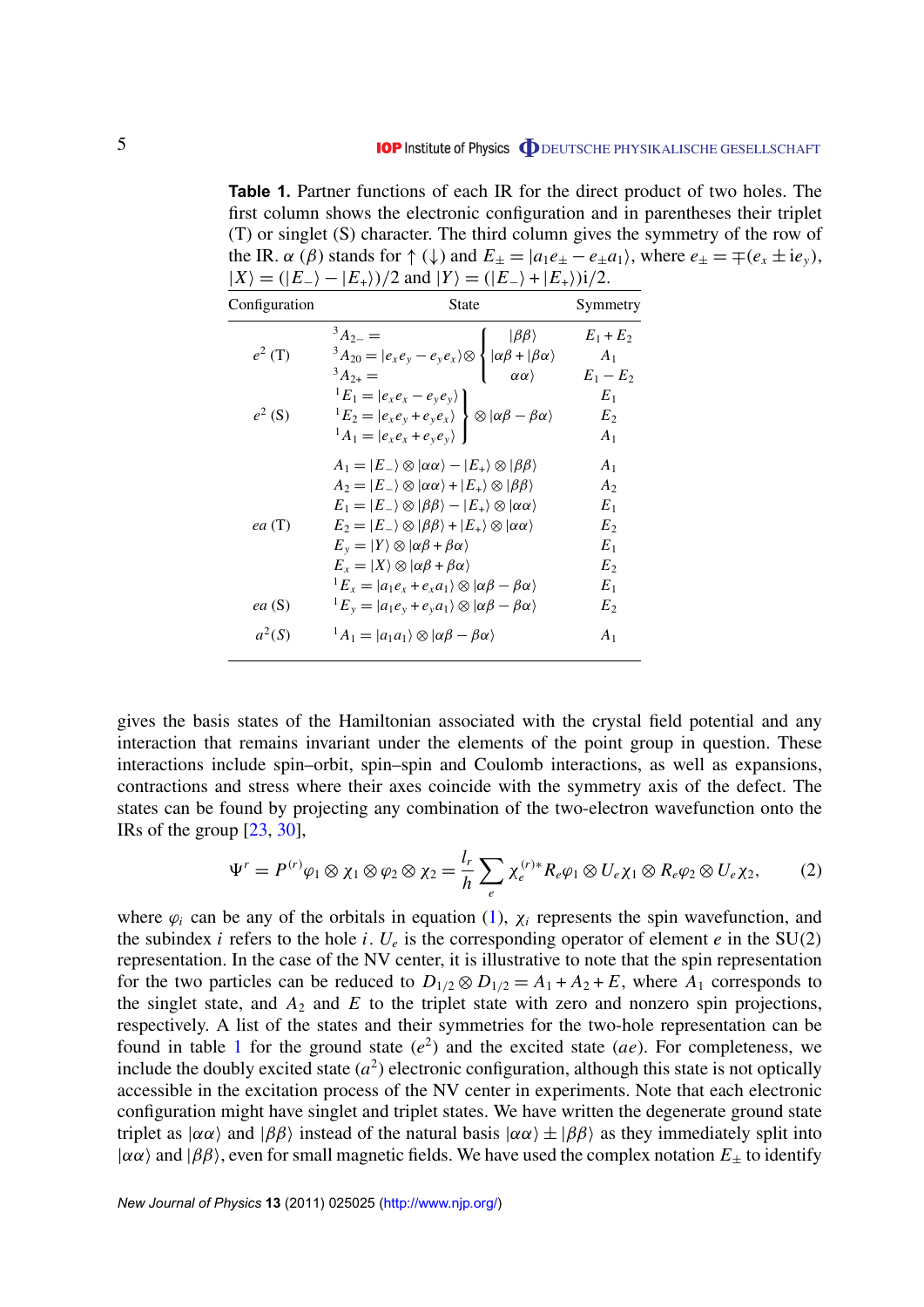<span id="page-6-0"></span>the orbital parts that factorize the spin parts on the excited triplet states. The orbital part will be important in the discussion of the optical transitions in the limit of low strain in section [6.](#page-11-0) For the degenerate states  $E_{x,y}(ae)$ , we write the orbital part as *X*, *Y* as they split (or get mixed), even for low strain. Note that each electronic configuration might have singlet and triplet states.

Group theory can explain why the hyperfine interaction with the nuclear spin of the nitrogen in the excited state is more than an order of magnitude larger than in the ground state for both nitrogen species: the non-zero spin density in the ground state wavefunction of the NV center is mostly concentrated in the orbitals  $e_{x,y}$ , which have no overlap with the nitrogen atom. On the other hand, in the excited state, when one electron is promoted from the  $a_1(2)$ orbital to one of the *e<sup>x</sup>*,*<sup>y</sup>* orbitals, the non-zero spin density comes now from unpaired electrons occupying the orbitals  $a_1(2)$  and  $e_{x,y}$ . As the orbital  $a_1(2)$  is partially localized on the nitrogen atom, a sizable contact term interaction between the electronic spin and the nuclear spin of the nitrogen is expected [\[25,](#page-23-0) [31,](#page-23-0) [32\]](#page-23-0).

Until now, states inside a given electronic configuration have the same energy, but the inclusion of the electron–electron Coulomb interaction will lift the degeneracy between triplets and singlets. The resulting energy splitting can be of the order of a fraction of an eV, and it is analyzed for the ground state configuration of the NV center in section 3. Furthermore, the degeneracy of triplet states is lifted by spin–orbit and spin–spin interactions of the order of GHz, where the crystal field plays an important role. These interactions will be treated in sections [4](#page-7-0) and [5.](#page-8-0)

## **3. Ordering of singlet states**

For a given electronic configuration, the most relevant interaction is the electron–electron Coulomb interaction, which is minimized when electrons are configured in an antisymmetric spatial configuration. As the total wavefunction must be antisymmetric for fermionic particles, the spin configuration must be symmetric. As a result, the state with the largest multiplicity lies lower in energy. This analysis, known as the first Hund's rule, predicts that the ground state of the NV center should be the triplet  ${}^{3}A_2$  state [\[11,](#page-22-0) [12\]](#page-22-0). We now address the question related to the order of singlets in the ground state electronic configuration  $e<sup>2</sup>$ . The order of singlet states has great significance in understanding the spin-flipping fluorescence of the NV center and *ab initio* DFT calculations were unable to address this issue properly due to the many-body singlet states. Since we have the explicit form of the wavefunctions, we can work out the ordering of the singlets in a given electronic configuration by analyzing the expectation value of the Coulomb interaction, which can be written in the general form

$$
C_{abcd} = \int dV_1 dV_2 a^*(r_1) b^*(r_2) V(|r_1 - r_2|) c(r_1) d(r_2).
$$

Using this expression, we find that in the ground state electronic configuration  $(e^2)$ , the Coulomb interactions for these states are

$$
C({}^{3}A_{2}) = (C_{xyxy} - C_{xyyx} - C_{yxxy} + C_{yxyx})/2,
$$
  
\n
$$
C({}^{1}E_{1}) = (C_{xyxy} + C_{xyyx} + C_{yxxy} + C_{yxyx})/2,
$$
  
\n
$$
C({}^{1}E_{2}) = (C_{xxxx} - C_{xxyy} - C_{yyxx} + C_{yyyy})/2,
$$
  
\n
$$
C({}^{1}A_{1}) = (C_{xxxx} + C_{xxyy} + C_{yyxx} + C_{yyyy})/2,
$$
\n(3)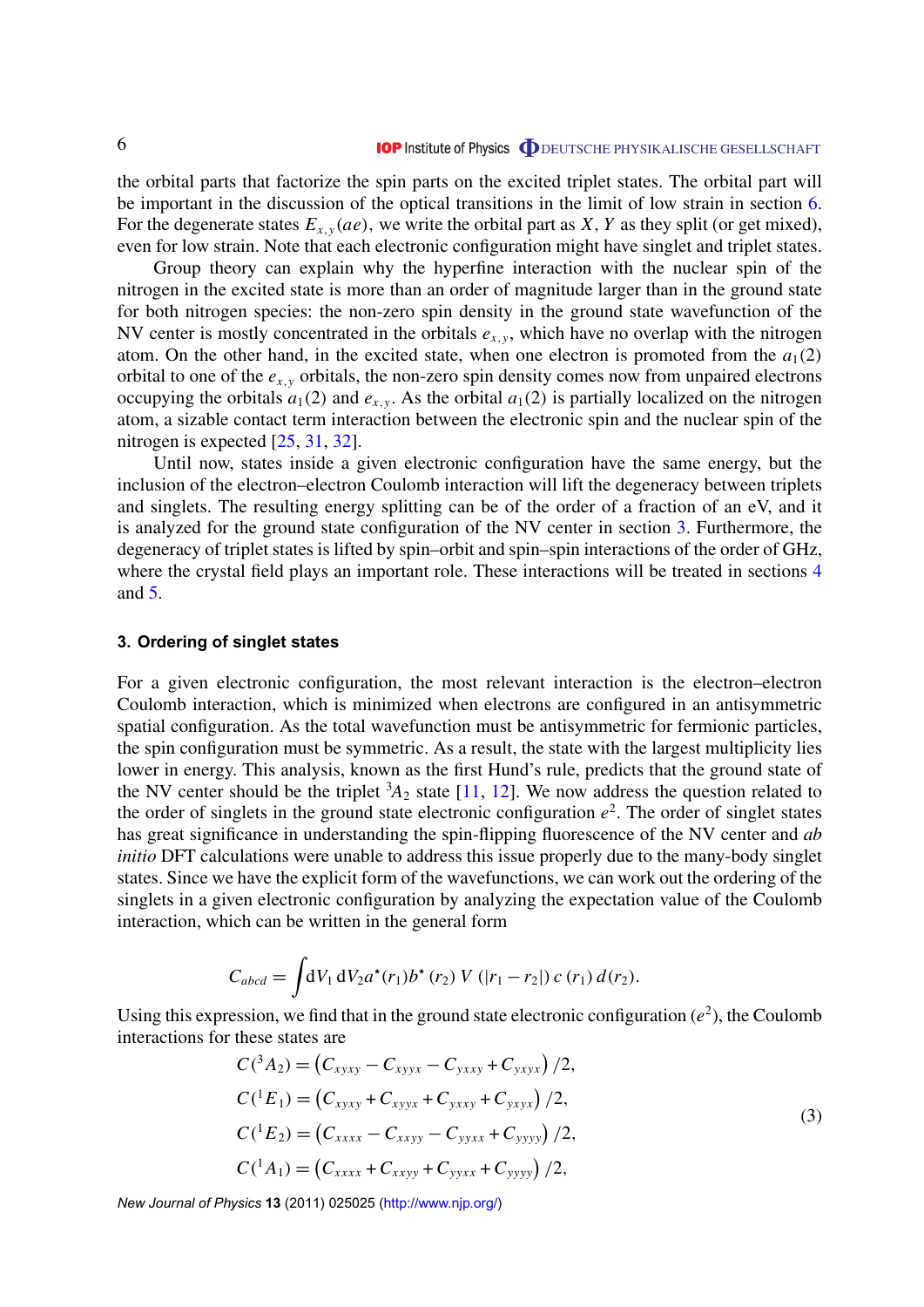|  |                                                          |  |                                             |                       | $O_x \vert e_x \rangle$ $\vert e_y \rangle$ $\vert a \rangle$ $O_y \vert e_x \rangle$ $\vert e_y \rangle$ $\vert a \rangle$ $O_z \vert e_x \rangle$ $\vert e_y \rangle$ $\vert a \rangle$ |                                             |  |
|--|----------------------------------------------------------|--|---------------------------------------------|-----------------------|-------------------------------------------------------------------------------------------------------------------------------------------------------------------------------------------|---------------------------------------------|--|
|  | $\langle e_x   \begin{array}{ccc} 0 & 0 & 0 \end{array}$ |  | $\langle e_x   \ \vert \ \ 0 \ \ 0 \ \ -iA$ |                       |                                                                                                                                                                                           | $\langle e_x   \ \vert \ \ 0 \ \ -iB \ \ 0$ |  |
|  | $\langle e_y   \,   \, 0 \, 0 \, 1A$                     |  |                                             | $\langle e_y  $ 0 0 0 |                                                                                                                                                                                           | $\langle e_y  $ $-{\rm i}B$ 0 0             |  |
|  | $\langle a  \,   \, 0 \, -iA \, 0$                       |  | $\langle a $   iA 0 0                       |                       |                                                                                                                                                                                           | $\langle a  $ 0 0 0                         |  |

<span id="page-7-0"></span>**Table 2.** Matrix elements for orbital operators in the  $C_{3v}$  point group. For the  $T_d$ symmetry group or spherically symmetric potentials,  $A = B$ .

where *x*, *y* correspond to  $e_x$ ,  $e_y$  states. From this set of equations, we find that the spacing between the singlets  $^1A_1$  and  $^1E_2$  is equal to the spacing between the singlet  $^1E_1$  and the ground state <sup>3</sup> $A_2$ , i.e.  $C({}^1A_1) - C({}^1E_2) = C({}^1E_1) - C({}^3A_2) = C_{xxyy} + C_{yyxx} \equiv 2J$ , where the difference is the exchange Coulomb interaction, which is always positive [\[33\]](#page-23-0). In addition, as <sup>1</sup>E<sub>1</sub> and <sup>1</sup>E<sub>2</sub> belong to the same IR E, it can be shown that  $C({}^{1}E_{2}) = C({}^{1}E_{1})$  [\[19\]](#page-23-0). Under this consideration, the ordering of the states is  $\{^3A_2, ^1E, ^1A_1\}$  with relative energies  $\{0, 2J, 4J\}$  [\[19\]](#page-23-0). It should be noted that, in this case, the most symmetric state has higher energy since the Coulomb interaction between two electrons is repulsive. This picture might be modified by the following effect. Since the Coulomb interaction transforms as the totally symmetric IR, the matrix elements between states with the same symmetry are non-zero. The states  ${}^{1}E(e^{2})$  and  ${}^{1}E(ae)$  can couple via the Coulomb interaction, increasing the gap between them. A similar effect happens with the states  ${}^{1}A_{1}(e^{2})$  and  ${}^{1}A_{1}(a^{2})$ . In equation [\(3\)](#page-6-0), we did not take into account the effect of the other electrons present in the system. Nevertheless, our basic results here serve as a *qualitative* estimate for the energy of levels and provide useful insights into the structure of the NV center. The results of very recent calculations based on many-body perturbation theory (MBPT) [\[22\]](#page-23-0) support our conclusion.

#### **4. Spin–orbit interaction**

The spin–orbit interaction lifts the degeneracy of multiplets that have non-zero angular momentum, and is also responsible for transitions between terms with different spin states [\[28\]](#page-23-0). It is a relativistic effect due to the relative motion between electrons and nuclei. In the reference frame of the electron, the nuclear potential,  $\phi$ , produces a magnetic field equal to  $\nabla \phi \times \mathbf{v}/c^2$ . In SI units, this interaction is given by [\[23\]](#page-23-0)

$$
H_{SO} = \sum_{k} \frac{1}{2} \frac{\hbar}{c^2 m_e^2} \left( \nabla_k V \times \mathbf{p}_k \right) \cdot \left( \frac{\mathbf{s}_k}{\hbar} \right),\tag{4}
$$

where  $V = e\phi$  is the nuclear potential energy,  $m_e$  is the electron mass and  $\mathbf{p}_k$  (s<sub>k</sub>) is the momentum (spin) of electron *k*. The presence of the crystal field breaks the rotational symmetry of this interaction. Since  $\phi$  is produced by the nuclear potential, it transforms as the totally symmetric representation  $A_1$ , and therefore  $\nabla V = (V_x, V_y, V_z)$  transforms as a vector, where  $V_i = \partial V / \partial x_i$ . Since **p** also transforms as a vector, it is possible to identify the IRs to which the orbital operator components  $\hat{O} = \nabla V \times \mathbf{p} = (V_y p_z - V_z p_y, V_z p_x - V_x p_z, V_x p_y - V_y p_x)$ belong. In  $C_{3v}$ , the components of  $\nabla V$  and **p** transform as  $(E_1, E_2, A_1)$  and therefore  $\hat{O}$ transforms as the IRs  $(E_2, E_1, A_2) = (E, A_2)$ . The non-zero matrix elements of the orbital operators  $O_i$  in the basis  $\{a, e_x, e_y\}$  can be determined by checking if  $(\varphi_i, O_k, \varphi_f) \supset A_1$ , and they are shown in table 2, where  $A = \langle e_y | O_x | a \rangle$  and  $B = \langle e_x | O_z | e_y \rangle$  (for simplicity we denote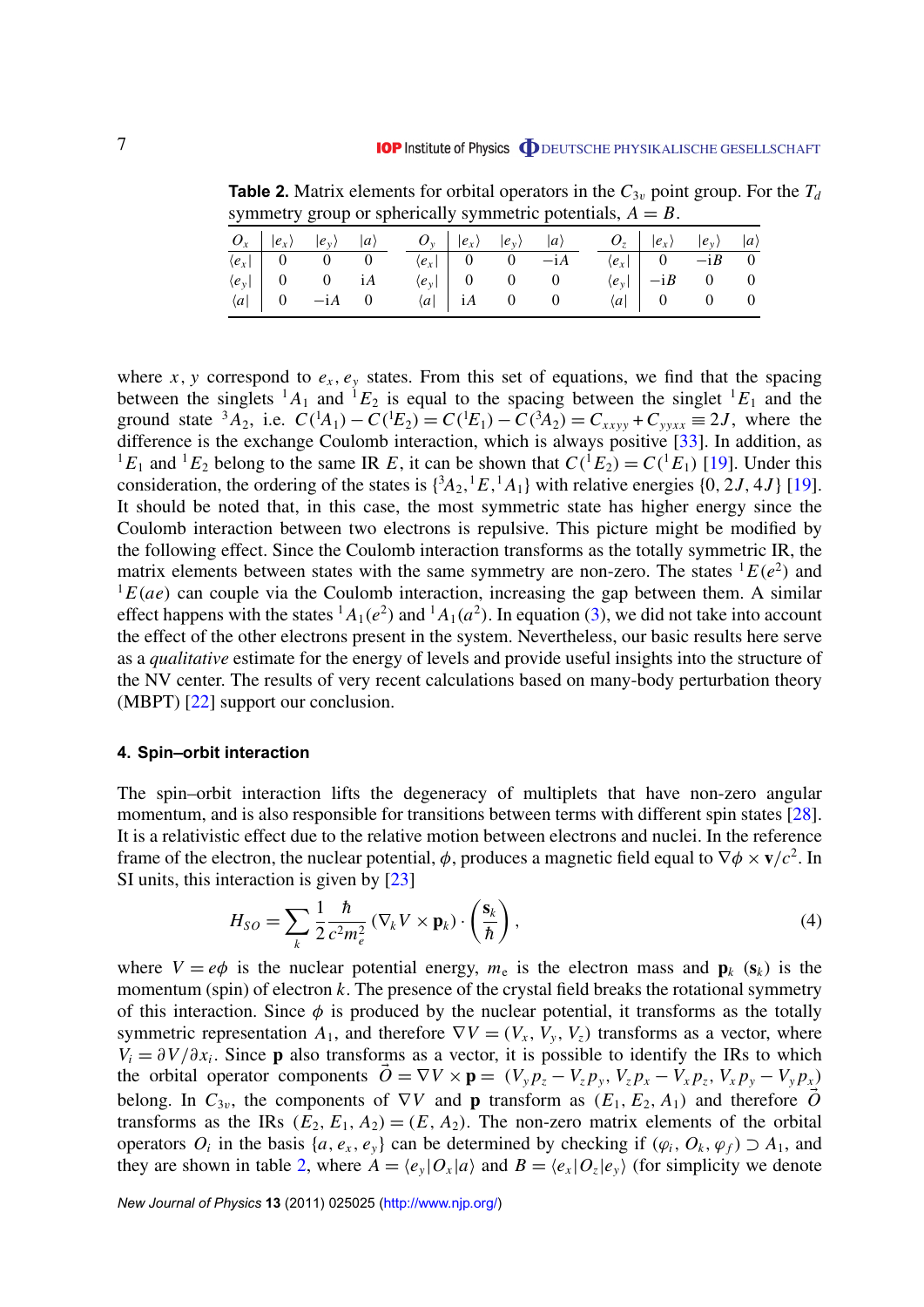<span id="page-8-0"></span>by *a* the  $a_1(2)$  orbital state). As noted by Lenef and Rand [\[11\]](#page-22-0), other matrix elements, such as  $\langle e_x | O_x | e_y \rangle$ , might be different from zero as they contain the IR  $A_1$ . However, it is clear that they are zero by considering the Hermitian character of the interaction. In this case, the spin–orbit interaction can be written in terms of the angular momentum operators*l<sup>i</sup>* and takes the following form,

$$
H_{\rm SO} = \sum_{k} \lambda_{xy} \left( l_k^x s_k^x + l_k^y s_k^y \right) + \lambda_z l_k^z s_k^z, \tag{5}
$$

where  $\lambda_{x,y}$  ( $\lambda_z$ ) denotes the non-axial (axial) strength of the interaction. In a system with  $T_d$ or spherical symmetry,  $A = B$  (therefore  $\lambda_{x,y} = \lambda_z$ ) and the usual form (**S** · **L**) of the spin–orbit interaction is recovered. It is also useful to think about  $e_{\pm}$  as  $p_{\pm}$  orbitals and  $a_1(2)$  as a  $p_z$  orbital, where the angular momentum operators satisfy  $l_{\pm}a_1(2) \propto e_{\pm}$  [\[34\]](#page-23-0).

Once it is known how the spin–orbit interaction acts on the orbitals,  $e_x$ ,  $e_y$  and *a*, it is possible to calculate the effect of this interaction on the 15 states given in table [1.](#page-5-0) An important effect is the splitting in the excited state triplet between the states  $A_1$ ,  $A_2$  and  $E_x$ ,  $E_y$  and between states  $E_x$ ,  $E_y$  and  $E_1$ ,  $E_2$  [\[11\]](#page-22-0). The spin–orbit interaction can be written as

$$
H_{\rm SO} = \lambda_z (|A_1\rangle \langle A_1| + |A_2\rangle \langle A_2| - |E_1\rangle \langle E_1| - |E_2\rangle \langle E_2|)
$$
\n
$$
(6)
$$

in the excited state triplet manifold  $\{A_1, A_2, E_x, E_y, E_1, E_2\}$ . Another effect, relevant when treating non-radiative transitions, is that the axial part of the spin–orbit interaction  $(\lambda_z)$  links states with  $m_s = 0$  spin projections among states of the same electronic configuration, while the non-axial part  $(\lambda_{x,y})$  links states with non-zero spin projections with singlets among different electronic configurations. In figure [1,](#page-9-0) we show the states linked by the axial and the non-axial parts of the spin–orbit interaction, for which non-radiative transitions might occur. In addition to the well-known transition between  $A_1(ae) \rightarrow A_1(e^2)$ , we find that this interaction might also link  $E_{1,2}(ae) \rightarrow {}^{1}E_{1,2}(e^{2})$  and in particular  $E_{x,y}(ae) \rightarrow {}^{1}E_{x,y}(ae)$ . The latter transition may play an important role, as recent *ab initio* calculations have shown that the singlets  ${}^{1}E_{x,y}(ae)$ might lie very close in energy to the excited state triplet [\[22\]](#page-23-0). In our model, the non-axial part of the spin–orbit interaction,  $\lambda_{x,y}$  ( $l_{+}$ *s*<sub>−</sub> +  $l_{-}$ *s*<sub>+</sub>), does not mix the states of the excited state triplet with different spin projections because the raising and lower operators, *l*<sup>−</sup> and *l*+, link states of different electronic configurations. In principle, this interaction can mix the states of the excited state triplet to higher order; however, this mixing will be largely suppressed by the large gap that separates different electronic configurations. Likewise, the transverse part of spin–orbit cannot mix the singlet  ${}^{1}E(e^{2})$  with the  $\pm 1$  spin projections of the ground state  ${}^{3}A_2$ . In this sense, there is no conflict with the singlet  ${}^{1}E(e^2)$  state to lie lower in energy than the singlet  ${}^{1}A_1$ , as suggested in [\[14\]](#page-23-0), because the inter-system crossing, presumably allowed by spin–orbit [\[28\]](#page-23-0), will be weak and will not preferably populate the  $\pm 1$  spin states of the ground state.

We have numerically evaluated the ratio between the axial part and the transverse part of spin-orbit,  $\lambda_z/\lambda_{xy} = B/A = 0.75$  using the functions  $e_x$  and  $e_y$  and  $a_1(2)$  from *ab initio* calculations (see appendix  $\overline{D}$ ). This suggests that if the axial part of spin–orbit is 5.5 GHz [\[17\]](#page-23-0), the non-axial part should be of the order of  $\lambda_{xy} = 7.3 \text{ GHz}$  and only couples singlet with triplet states, as shown in figure [1.](#page-9-0) Although the transverse spin–orbit is much larger than the value it was incorrectly assigned in  $[14]$  (0.2 GHz), we have shown that it does not cause mixing of different spin projections in the excited state triplet. The transverse spin–orbit might be important to consider in inter-system crossing transitions [\[28\]](#page-23-0).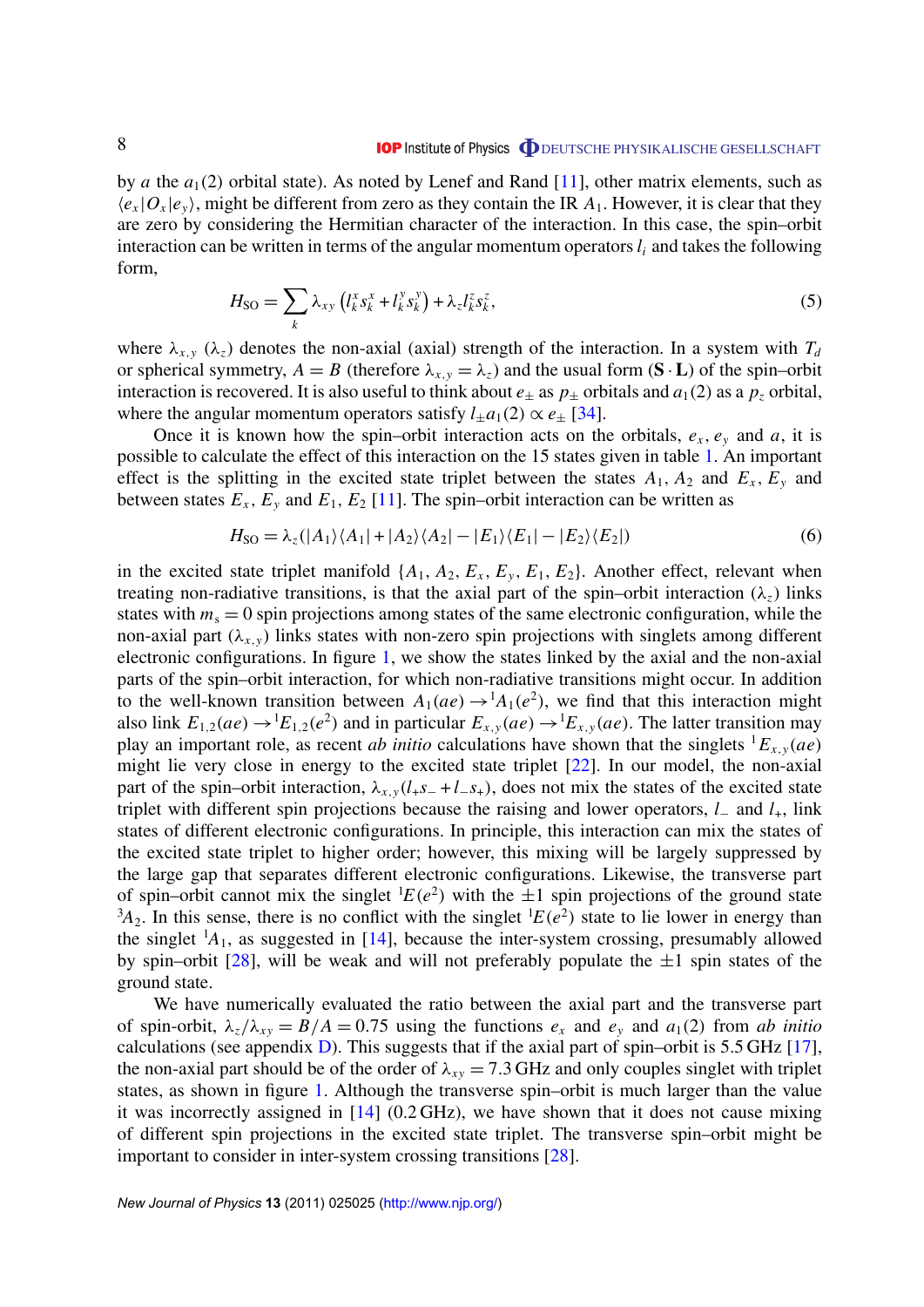<span id="page-9-0"></span>

**Figure 1.** Energy diagram of the unperturbed NV center in diamond. Note that each electronic configuration can contain triplets (left column) as well as singlets (right column), which have been drawn in separate columns for clarity. Red arrows indicate allowed optical transitions via electric dipole moment interactions. The circular arrows between the states  $E_{1,2}$  and  $E_{x,y}$  represent the mixing due to spin–spin interaction (see figure [2\)](#page-11-0). Dashed lines indicate possible non-radiate processes assisted by spin–orbit interaction. In the ground state  $(e<sup>2</sup>$  configuration), the distance between singlets and triplets is equal to the exchange energy of Coulomb interaction (2*J* ). The horizontal dashed blue line represents the orbital energy of the ground state (without including spin–spin interaction).

#### **5. Spin–spin interaction**

The spin–spin interaction between electrons is usually not present in systems with spherical symmetry, due to the traceless character of the magnetic dipole–dipole interaction. However, if the electron wavefunction is not spherically distributed, this interaction does not average out. Here we describe its effect on the excited state triplet of the NV center and we provide a numerical estimation of its strength. The spin–spin interaction can be written (in SI units) as

$$
h_{ss} = -\frac{\mu_0}{4\pi} \frac{g^2 \beta^2}{r^3} \left( 3(\mathbf{s}_1 \cdot \hat{r})(\mathbf{s}_2 \cdot \hat{r}) - \mathbf{s}_1 \cdot \mathbf{s}_2 \right),\tag{7}
$$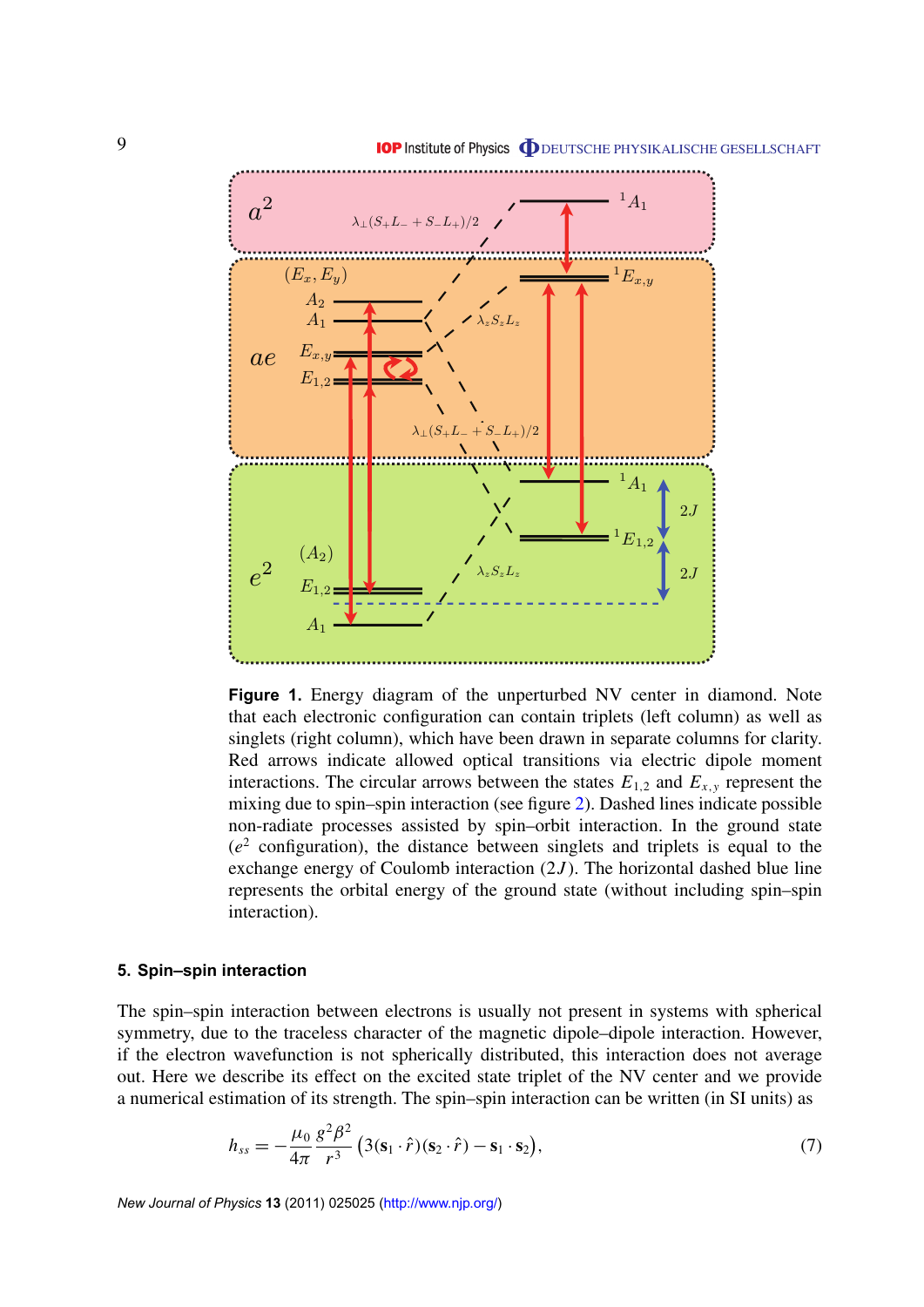## **IOP** Institute of Physics **ODEUTSCHE PHYSIKALISCHE GESELLSCHAFT**

<span id="page-10-0"></span>where  $s_i = \frac{1}{2}$  $\frac{1}{2} [\sigma_x, \sigma_y, \sigma_z]$  are the spin operators of particle *i* and  $\sigma_j$  (*j* = *x*, *y*, *z*) are the Pauli matrices,  $\beta$  is the Bohr magneton, g is the Landé factor for the electron and  $\mu_0$  is the magnetic permeability of free space<sup>8</sup>. To analyze the effect of this interaction on the defect, it is useful to write the spatial and spin parts separately in terms of the IRs of the point group [\[11,](#page-22-0) [23\]](#page-23-0). Then, it is straightforward to express this interaction in terms of the basis states of the defect (see appendix  $\bf{B}$ ),

$$
H_{ss} = \Delta \left( |A_1\rangle \langle A_1| + |A_2\rangle \langle A_2| + |E_1\rangle \langle E_1| + |E_2\rangle \langle E_2| \right) - 2\Delta \left( |E_x\rangle \langle E_x| + |E_y\rangle \langle E_y| \right) + 2\Delta' \left( |A_2\rangle \langle A_2| - |A_1\rangle \langle A_1| \right) + \Delta'' \left( |E_1\rangle \langle E_y| + |E_y\rangle \langle E_1| - i|E_2\rangle \langle E_x| + i|E_x\rangle \langle E_2| \right),
$$
(8)

where the gaps between the  $m_s = \pm 1$  and  $m_s = 0$  projections and between  $A_1$  and  $A_2$  states are given by

$$
3\Delta = 3\frac{\mu_0}{4\pi}g^2\beta^2\left\langle X\left|\frac{1-3\hat{z}^2}{4r^3}\right|X\right\rangle = -\frac{3}{4}D_{zz},\tag{9}
$$

$$
4\Delta' = 4\frac{\mu_0}{4\pi}g^2\beta^2 \left\langle X \left| \frac{3\hat{x}^2 - 3\hat{y}^2}{4r^3} \right| X \right\rangle = D_{x^2 - y^2}.
$$
 (10)

These parameters have been analyzed in [\[11\]](#page-22-0). However, the mixing term given by [\[19\]](#page-23-0)

$$
\Delta'' = \frac{\mu_0}{4\pi} g^2 \beta^2 \left\langle X \left| \frac{3\hat{x}\hat{z}}{\sqrt{2}r^3} \right| X \right\rangle \tag{11}
$$

was not considered in [\[11\]](#page-22-0).

Figure [2](#page-11-0) shows the effect of spin–orbit and spin–spin interactions on the excited state manifold. In particular, we find that the state  $A_2$  has higher energy than the state  $A_1$  ( $2\Delta' > 0$ ), contrary to previous estimations  $[11]^9$  $[11]^9$ . In addition, we find that the spin–spin interaction  $\Delta''$ mixes states with different spin projections. This effect is the result of a lack of inversion symmetry of the NV center and it is not present in systems with inversion symmetry, such as free atoms or substitutional atoms in cubic lattices. This does not contradict group theoretical estimates as the mixed states transform according to the same IR (e.g. the  $E_1$  and  $E_y$  states both transform according to the IR  $E_1$ ; see table [1\)](#page-5-0). The mixing term  $\Delta''$  is responsible for the observed lambda transitions [\[8\]](#page-22-0).

We estimated these parameters using a simplified model consisting of the dangling bonds given in figure [A.1](#page-18-0) (in the appendix) for the three carbons and the nitrogen atom around the vacancy. The dangling bonds are modeled by Gaussian orbitals that best fit the wavefunction obtained by an *ab initio* DFT supercell calculation (see appendix [D\)](#page-21-0). The distance between atoms is also taken from these simulations. To avoid numerical divergences when  $r = 0$ , we estimate equations  $(9)$ – $(11)$  in reciprocal space following [\[35\]](#page-23-0). The values for the zero field splitting ( $\Delta_{es} = 3\Delta$ ), the gap between states  $A_1$  and  $A_2$  ( $4\Delta'$ ) and the mixing term between states  $E_{1,2}$  and  $E_{x,y}$  ( $\Delta''$ ) are given in figure [2\(](#page-11-0)b). As *ab initio* calculations cannot accurately estimate the nitrogen population  $p_N = |\beta|^2$  in the single orbital state  $a_1(2)$  (see appendix [A](#page-17-0) for a definition of parameter  $\beta$ ), we have plotted in figure [2\(](#page-11-0)b) the values of the spin–spin interaction as a function of  $p<sub>N</sub>$ . In addition, the solid regions in the figure take into account

<sup>&</sup>lt;sup>8</sup> The contact term does not contribute due to the Pauli exclusion principle.

<sup>&</sup>lt;sup>9</sup> Recently, this was indirectly experimentally confirmed. The lower energy state  $A_1$  was observed to have a shorter lifetime than the state  $A_2$  [\[7\]](#page-22-0). This is as expected since the state  $A_1$  decays non-radiatively to the singlet  ${}^1A_1$  via non-axial spin–orbit interaction.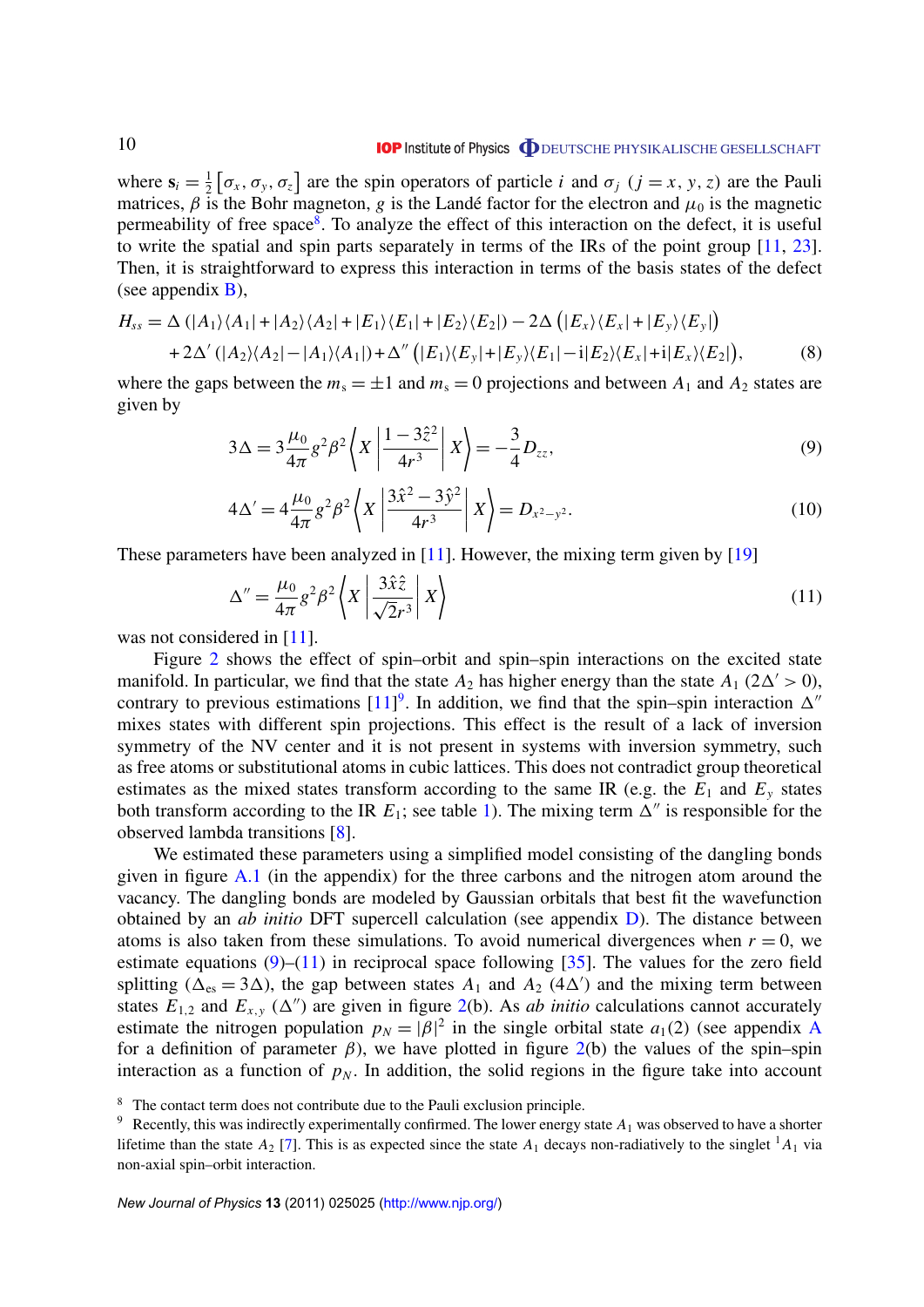**IOP** Institute of Physics **ODEUTSCHE PHYSIKALISCHE GESELLSCHAFT** 

<span id="page-11-0"></span>

**Figure 2.** Splitting due to spin–orbit and spin–spin interactions in triplet *ae*. (a) The axial part of the spin–orbit interaction splits the states  $\{A_1, A_2\}, \{E_x, E_y\}$ and  $\{E_1, E_2\}$  by  $\lambda_z$ . The spin–spin interaction splits states with different spin projections and also splits the  $A_1$  and  $A_2$  states. Our theory predicts the  $A_2$  state at higher energy than the  $A_1$  state and that the states  $(E_{1,2})$  and  $(E_{x,y})$  are mixed. As the state  $A_1$  has an additional non-radiative decay channel, it is possible to confirm this finding by measuring the lifetime of the state. Note that the splitting between  $A_1$  and  $A_2$  is a direct consequence of spin–orbit mixing of the spatial and spin parts of the wavefunction. (b) Values for the zero field splitting  $(3\Delta)$ , the gap between the states  $A_1$  and  $A_2$  (4 $\Delta'$ ) and the mixing term ( $\Delta''$ ) due to spin–spin interaction in the excited state as a function of the nitrogen population,  $p_N$ , in the state  $a_1(2)$ . The shadowed areas indicate the possible values for these parameters when the distance between the vacancy and the three carbons is increased between 0 and 3%, and the distance between the vacancy and the nitrogen is decreased between 0 and 4% of their excited state configuration. The solid lines correspond to the maximum (minimum) distance between the carbons (nitrogen) and the vacancy.

variations in the relative distance between the three carbons, the nitrogen and the vacancy. The distance between the carbons and the vacancy is increased between 0 and 3%; meanwhile, the distance between the nitrogen and the vacancy is decreased between 0 and 4% relative to their excited state configuration (solid lines). This shows how the spin–spin interaction depends on the distance between the atoms. For a value of  $p<sub>N</sub>$  around 20%, our estimations are in good agreement with experimental observations [\[15,](#page-23-0) [17,](#page-23-0) [31\]](#page-23-0).

#### **6. Selection rules and spin–photon entanglement schemes**

Transitions might be dipole allowed if the matrix element in the length representation contains the totally symmetric IR,  $\langle \varphi_f | \hat{\varepsilon} \cdot \mathbf{r} | \varphi_i \rangle \supset A_1$ , where  $\varepsilon$  is the polarization of the electric field. The matrix elements  $\langle a|x|e_x \rangle$  and  $\langle a|y|e_y \rangle$  are non-zero, from which it is straightforward to calculate the selection rules among the 15 states given in table [1](#page-5-0) for the unperturbed center. This is shown in table [3.](#page-12-0) In addition to the well-known triplet–triplet transition [\[36\]](#page-23-0), transitions are also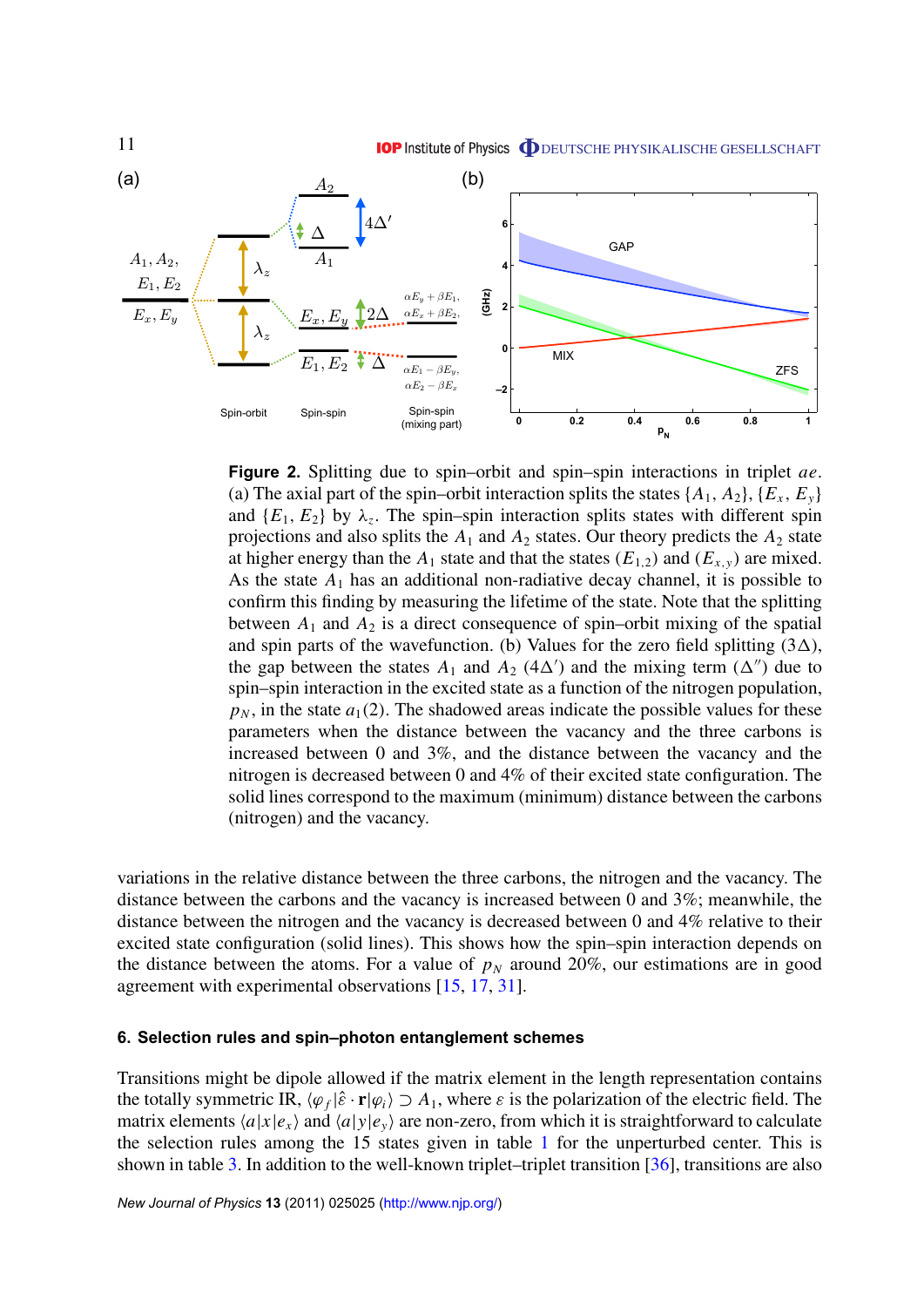<span id="page-12-0"></span>**Table 3.** Selection rules for optical transitions between the triplet excited state (*ae*) and the triplet ground state  $(e^2)$ , the singlets (*ae*) and the singlets  $(e^2)$ , and the singlet  $(a^2)$  and the singlets  $(ae)$ . Linear polarizations are represented by  $\hat{x}$  and  $\hat{y}$ , while circular polarizations are represented by  $\hat{\sigma}_\pm = \hat{x} \pm i\hat{y}$ . As an example, a photon with  $\sigma_{+}$  polarization is emitted when the electron decays from state  $A_2(ae)$  to state  ${}^3A_{2-}(e^2)$ .

| $\hat{e}$   $A_1$ $A_2$ $E_1$ $E_2$ $E_x$ $E_y$                                                                                                                                                                                                    |  |  |  |  |  | $\hat{e}$ $E_x$ $E_y$ $\hat{e}$ $A_1$ |  |
|----------------------------------------------------------------------------------------------------------------------------------------------------------------------------------------------------------------------------------------------------|--|--|--|--|--|---------------------------------------|--|
|                                                                                                                                                                                                                                                    |  |  |  |  |  |                                       |  |
|                                                                                                                                                                                                                                                    |  |  |  |  |  |                                       |  |
| $\begin{array}{c ccccc}\n\bar{3} & & & \hat{\sigma}_+ & \hat{\sigma}_+ & \hat{\sigma}_- & \hat{\sigma}_- \\ 3 & & & \hat{3} & & \hat{3} & & \hat{3} \\ 3 & & & & \hat{\sigma}_- & \hat{\sigma}_- & \hat{\sigma}_+ & \hat{\sigma}_+ \\ \end{array}$ |  |  |  |  |  |                                       |  |



**Figure 3.** Spin–photon entanglement generation. When the NV center is prepared in the excited state  $A_2(^3E)$ , the electron can decay to the ground state  $3A_2 m_s = 1$  ( $m_s = -1$ ) by emitting a right (left) circularly polarized photon.

allowed between the singlets  ${}^1E(ae) \leftrightarrow {}^1A_1(e^2)$ ,  ${}^1E(ae) \leftrightarrow {}^1E(e^2)$  and  ${}^1A(a^2) \leftrightarrow {}^1E(ae)$ . Other non-zero matrix elements are  $\langle e_y | y | e_x \rangle = \langle e_y | x | e_y \rangle = \langle e_x | y | e_y \rangle = -\langle e_x | x | e_x \rangle$ , which might allow the transition between the singlets  ${}^{1}A_{1}(e^{2})$  and  ${}^{1}E(e^{2})$ . Recent experiments by Rogers *et al* identified an emission from singlet to singlet [\[18\]](#page-23-0), attributing it to the  ${}^{1}A_{1}(e^{2}) \rightarrow {}^{1}E(e^{2})$ transition [\[20\]](#page-23-0) in the infrared energy range. The  ${}^{1}A_{1}(e^{2}) \rightarrow {}^{1}E(e^{2})$  singlet–singlet transition might also be allowed by phonons or mixing between these states and singlets of different electronic configurations via Coulomb interaction, as discussed in section [3.](#page-6-0) However, we note that a recent sophisticated MBPT calculation [\[22\]](#page-23-0) indicated that the infrared transition at about 1.1 eV belongs to the  ${}^1E(ae) \rightarrow {}^1A_1(e^2)$  transition. The polarization dependence is the same for both types of singlet–singlet transitions, and the association of the near-infrared emission of the NV center with the  ${}^{1}E(ae) \rightarrow {}^{1}A_{1}(e^{2})$  transition does not contradict the nature of the emission in the original  $[18]$  and recent  $[37]$  measurements including the polarization dependence study.

Once the selection rules are known for the defect, it is possible to realize interesting applications, such as spin–photon entanglement generation [\[38\]](#page-23-0). In the case of the NV center, the system can be prepared in the  $A_2(ae)$  state. Next, the electron can spontaneously decay to the ground state  ${}^{3}A_{2-}$  by emitting a photon with  $\sigma_{+}$  (right circular) polarization or to the state  ${}^{3}A_{2+}$  by emitting a  $\sigma_{-}$  polarized photon (see figure 3). As a result, the spin of the electron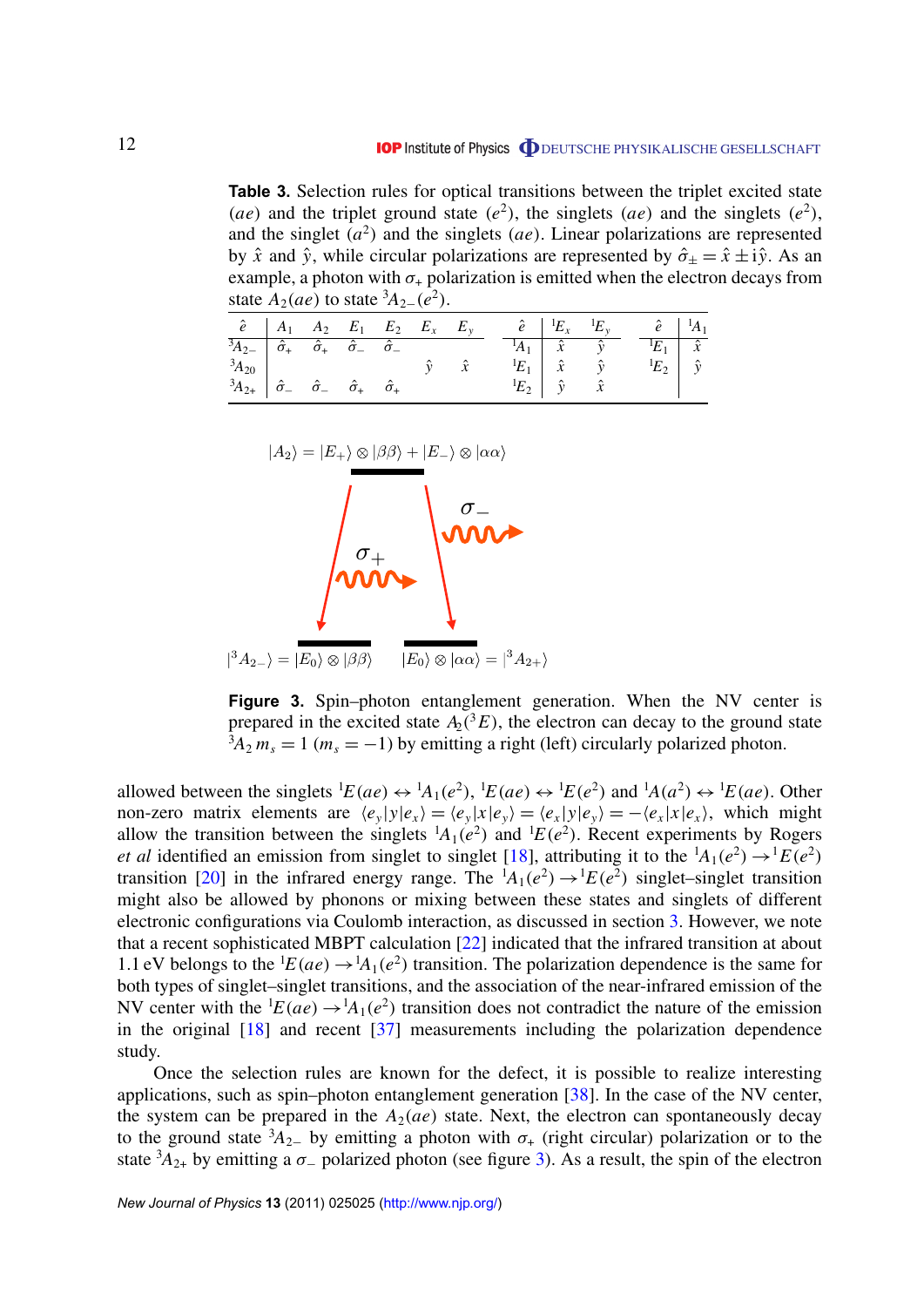<span id="page-13-0"></span>is entangled with the polarization (spin) of the photon. The implementation of this scheme is sensitive to strain, which will be analyzed in section 7.

#### **7. The effect of strain**

Strain refers to the displacement  $\Delta u$  of the atomic positions when the crystal is stretched by  $\Delta x$  [\[34\]](#page-23-0). It is a dimensionless tensor expressing the fractional change under stretching,  $e_{ij} = \frac{\partial \delta R_i}{\partial x_i}$  $\frac{\partial^{\delta} R_i}{\partial x_j}$ , and it can be produced by stress (forces applied to the solid structure), electric field or temperature [\[39\]](#page-24-0). A systematic study of strain can be used to unravel the symmetry of defects and explore their properties [\[40\]](#page-24-0). Strain can shift the energy of the states as well as mix them. It can reduce the symmetry of the crystal field by displacing the atoms. However, not all nine components of strain change the defect in a noticeable way. The antisymmetric part of  $e_{ij}$  transforms as a generator of the rotational group and therefore only rotates the whole structure. The symmetry and energies of the unperturbed states do not change upon rotation. Only the symmetric part of strain,  $\epsilon = e + e^T$ , affect the structure of a defect [\[34\]](#page-23-0). As with any other element of the theory, strain can be expressed in terms of matrices that transform according to the IRs of the point group under consideration. These matrices can be found by projecting a general strain matrix on each IR,

$$
\epsilon_r = \frac{l_r}{h} \sum_e \chi_e^* R_e^\dagger \epsilon R_e. \tag{12}
$$

In appendix  $C$ , we show in detail how to determine the effect of strain on the basis states of the defect. For simplicity, in the case of the NV center, we only write the effect of strain in the manifold  $\{e_x, e_y, a\}$ ,

$$
H_{\text{strain}} = \delta_{A1}^a A_1^a + \delta_{A1}^b A_1^b + \delta_{E1}^a E_1^a + \delta_{E2}^a E_2^a + \delta_{E1}^b E_1^b + \delta_{E2}^b E_2^b, \tag{13}
$$

where  $\delta_{A1}^a = (e_{xx} + e_{yy})/2$ ,  $\delta_{A1}^b = e_{zz}$ ,  $\delta_{E1}^a = (e_{xx} - e_{yy})/2$ ,  $\delta_{E2}^a = (e_{xy} + e_{yx})/2$ ,  $\delta_{E1}^b = (e_{xz} + e_{yz})/2$  $(e_{zx})/2$ ,  $\delta_{E2}^{b} = (e_{yz} + e_{zy})/2$  and

$$
A_1^a = \begin{pmatrix} 1 & 0 & 0 \\ 0 & 1 & 0 \\ 0 & 0 & 0 \end{pmatrix} \qquad E_1^a = \begin{pmatrix} 1 & 0 & 0 \\ 0 & -1 & 0 \\ 0 & 0 & 0 \end{pmatrix} \qquad E_2^a = \begin{pmatrix} 0 & 1 & 0 \\ 1 & 0 & 0 \\ 0 & 0 & 0 \end{pmatrix},
$$
  

$$
A_1^b = \begin{pmatrix} 0 & 0 & 0 \\ 0 & 0 & 0 \\ 0 & 0 & 1 \end{pmatrix} \qquad E_1^b = \begin{pmatrix} 0 & 0 & 1 \\ 0 & 0 & 0 \\ 1 & 0 & 0 \end{pmatrix} \qquad E_2^b = \begin{pmatrix} 0 & 0 & 0 \\ 0 & 0 & 1 \\ 0 & 1 & 0 \end{pmatrix}
$$
 (14)

in the manifold  $\{e_x, e_y, a\}$ . The effect of strain on the orbitals *a*,  $e_x, e_y$  is easy to see.  $A_1^a$  will shift equally the energies of the states  $e_x$  and  $e_y$ , while  $A_1^b$  will shift the energy of states *a*. Note that both describe axial stress: the former leaves the *e* 2 electronic configuration unaffected and the latter leaves the *ea* configuration unaffected. Either one produces relative shifts between both configurations, resulting in an inhomogeneous broadening of the optical transitions. However, they do not change the selection rules. Only the stress  $A_1^a + A_1^b$ , corresponding to either expansion or contraction, leaves all relative energies unaffected.  $E_1^a$  splits the energy between  $e_x$  and  $e_y$ , and  $E_2^a$  mixes the two states. Finally,  $E_1^b$  and  $E_2^b$  mixes the states  $e_x$  and *a* and the states  $e_y$  and *a*, respectively. In the case of the NV center, the effect of the matrices  $E_{1,2}^b$  can be neglected thanks to the large gap between the orbitals *a* and *e<sup>x</sup>*,*<sup>y</sup>* . Therefore, in what follows,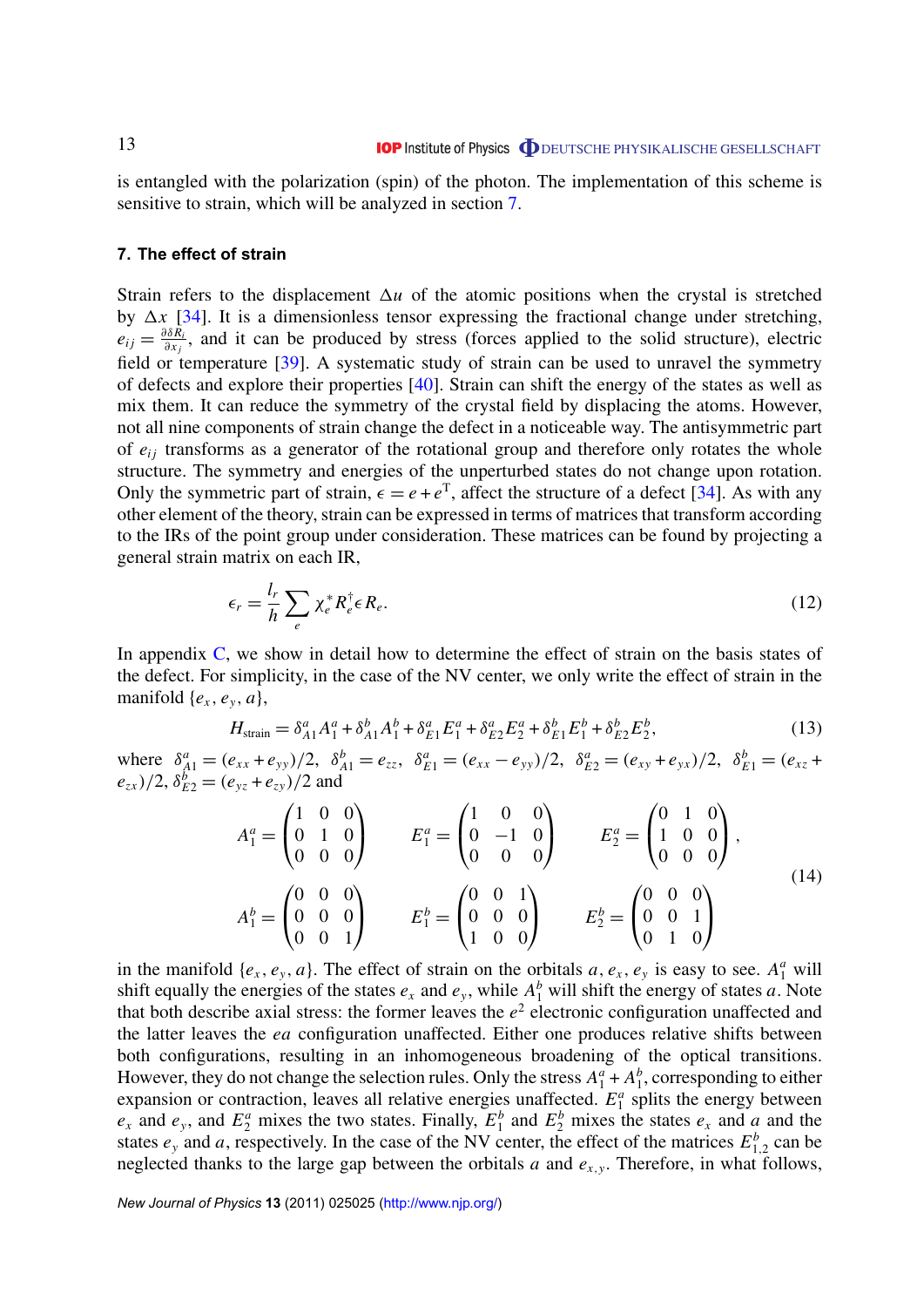<span id="page-14-0"></span>

**Figure 4.** Excited state structure as a function of strain. (a) Eigenvalues of the excited state triplet as a function of  $\delta_{E_1}^a$  strain. (b) Mixture of the state with higher energy (corresponding to  $A_2$  in the limit of low strain) and (c) the polarization of dipolar radiation under transitions from this state to the  ${}^{3}A_{2+}$  state of the ground state. Note that in both cases the circular polarization character of radiation remains the same. On the other hand, the linear polarization rotates 90◦ for strain along  $\delta_{E2}^a$  with respect to that of strain along  $\delta_{E1}^a$ .

we do not consider them further. Recently, studies have been performed to analyze how strain affects the excited state structure of the NV center [\[15,](#page-23-0) [17,](#page-23-0) [18\]](#page-23-0). Here we derive the explicit form of strain affecting the different electronic configurations and look at how strain affects the selection rules described in section [6.](#page-11-0)

The relevant strain matrices that will lower the  $C_{3v}$  symmetry in each electronic configuration are  $E_1^a$  and  $E_2^a$ , for which the Hamiltonian is

$$
H_{\text{strain}} = \delta_{E1}^a(|e_x\rangle\langle e_x| - |e_y\rangle\langle e_y|) + \delta_{E2}^a(|e_x\rangle\langle e_y| + |e_y\rangle\langle e_x|). \tag{15}
$$

This mostly affects the singlet and excited state configurations in the following form,

$$
\left(\begin{array}{c|c}\n&\delta_{E1}^{a} & i\delta_{E2}^{a} \\
-i\delta_{E2}^{a} & \delta_{E1}^{a} \\
\hline\n\delta_{E1}^{a} & i\delta_{E2}^{a} \\
-i\delta_{E2}^{a} & \delta_{E1}^{a}\n\end{array}\right)\n\left(\begin{array}{c|c}\n2\delta_{E1}^{a} \\
2\delta_{E2}^{a} \\
2\delta_{E2}^{a}\n\end{array}\right)\n\left(\begin{array}{c|c}\n2\delta_{E1}^{a} & \delta_{E2}^{a} \\
2\delta_{E2}^{a} & 2\delta_{E2}^{a} \\
\delta_{E2}^{a} & -\delta_{E1}^{a}\n\end{array}\right), (16)
$$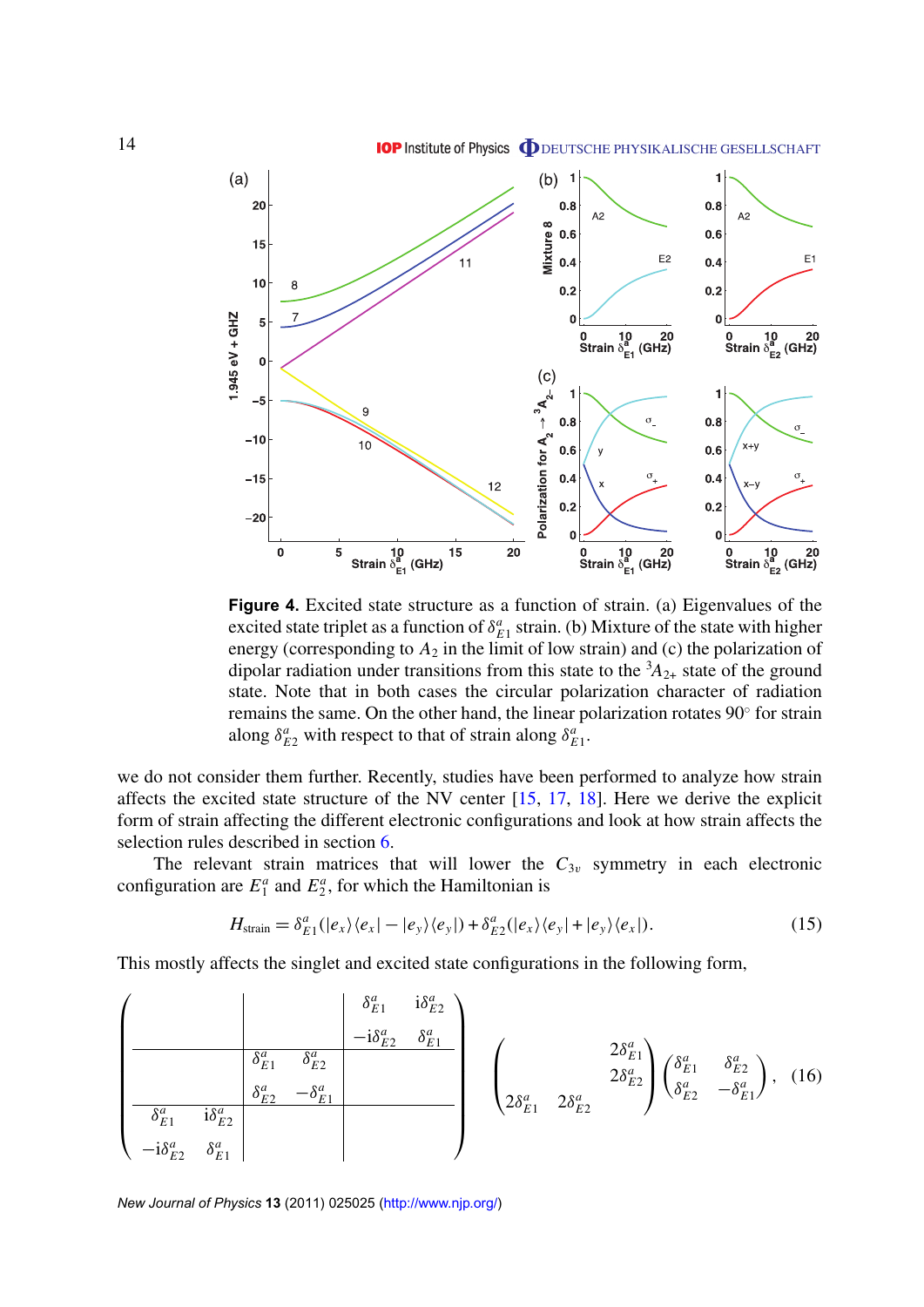<span id="page-15-0"></span>for the manifolds  $\{A_1, A_2, E_x, E_y, E_1, E_2\}$ ,  $\{^1E_1, ^1E_2, ^1A_1\}$  and  $\{^1E_x, ^1E_y\}$ , respectively. The ground state, due to its antisymmetric combination between  $e_x$  and  $e_y$ , is stable under the perturbation  $H_{\text{strain}}$ . This can be checked by applying equation  $(15)$  to the ground state given in table [1.](#page-5-0) The effect on the excited state triplet can be seen in figure  $4(a)$  $4(a)$ , where the unperturbed states are mixed in such a way that, in the limit of high strain, the excited triplet structure splits into two triplets with spatial wavefunctions  $E_x$  and  $E_y$ . When strain overcomes the spin–orbit interaction ( $\delta_{E1}^a > 5.5$  GHz), the spin part decouples from the spatial part and the total angular momentum is no longer a good quantum number. Transitions from the excited state triplet to the ground state triplet are linearly polarized, where the polarization indicates the direction of strain in the *x y*-plane.

Figure  $4(c)$  $4(c)$  shows how the polarization of the emitted photon from the state  $A_2$  to the ground state  ${}^{3}A_{2-}$  varies from circular to linear as a function of strain. In the case of  $\delta_{E2}^a$ strain, the effect is similar but now the mixing is different. As shown in figure  $4$ ,  $A_2$  mixes with *E*<sup>1</sup> and the photons become polarized along *x*–*y*. *Note that, in the limit of low strain, in both cases the polarization remains right circularly polarized for the transition between the excited state A*2(*ae*) *to the ground state* <sup>3</sup>*A*2<sup>−</sup>(*e* 2 ), *while the polarization remains left circular for the transition between the excited state*  $A_2(ae)$  *to the ground state*  ${}^3A_{2+}(e^2)$ . The fact that at lower strain the character of the polarization remains circular has been successfully used in entanglement schemes [\[7\]](#page-22-0). The polarization properties of the states  $E_{1,2}$  are similar to those of the states  $A_{1,2}$  but with the opposite polarization.

#### **8. Strain and electric field**

The application of an electric field to a defect leads to two main effects. The first effect, the *electronic effect*, consists of the polarization of the electron cloud of the defect, and the second one, the *ionic effect*, consists of the relative motion of the ions. It has been shown that the two effects are indistinguishable, as they have the same symmetry properties [\[41\]](#page-24-0). The ionic effect is related to the well-known piezoelectric effect. When a crystal is under stress, a net polarization  $P_i = d_{ijk}\sigma_{jk}$  is induced inside the crystal, where  $d_{ijk}$  is the third-rank piezoelectric tensor and  $\sigma_{jk}$  represents the magnitude and direction of the applied force. Conversely, the application of an electric field might induce strain given by  $\epsilon_{jk} = d_{ijk} E_i$ , where  $E_i$  are the components of the electric field [\[39\]](#page-24-0). The tensor  $d_{ijk}$  transforms as the coordinates  $x_i x_j x_k$  and, therefore, group theory can be used to establish relations between its components for a given point group. In particular, the non-zero components should transform as the IR *A*1. By projecting *di jk* (or  $x_i x_j x_k$ ) onto the IR  $A_1$ , we can determine the non-zero free parameters of the tensor *d* and determine the effect of electric field on the basis states of the unperturbed defect (see appendix  $C$ ). In the case of the NV center, the effect on the excited state triplet is given by the following matrix,

$$
H_E = g(b+d)E_z + ga \begin{pmatrix} E_x & iE_y \\ -iE_y & E_x \\ E_y & -E_x \\ E_x & iE_y \\ -iE_y & E_x \end{pmatrix}, \qquad (17)
$$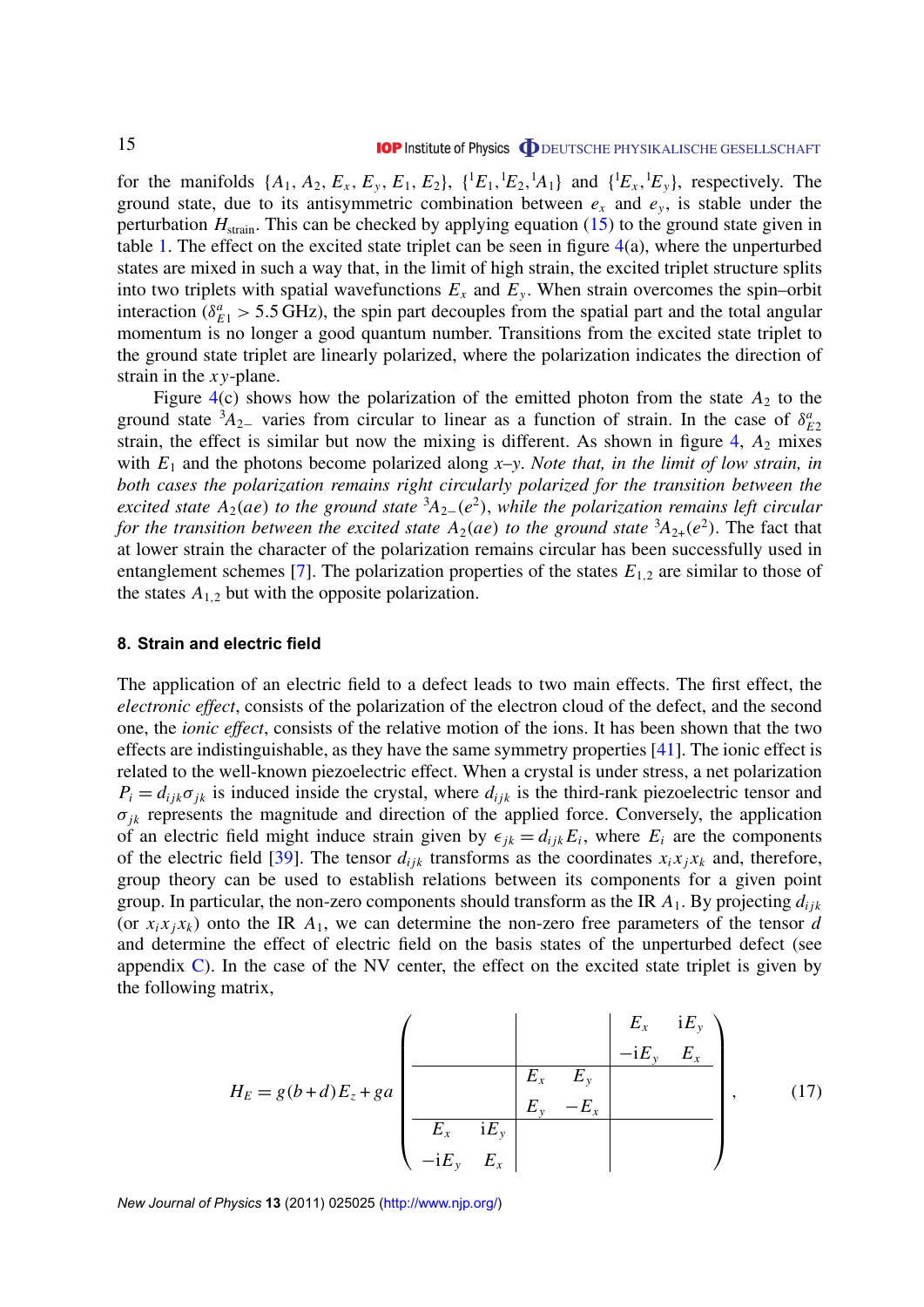

**Figure 5.** Piezoelectric response of optical transitions. (a) Response to the electric field  $E_z$  along the NV axis ([111] orientation or equivalent). The defect only shows a linear Stark shift independent of the initial strain. (b) Electric field  $E<sub>x</sub>$  applied perpendicular to the NV axis in the absence of strain (solid lines). The optical transitions  ${}^3A_2(m_s = 0) \rightarrow E_x(m_s = 0)$  and  ${}^3A_2(m_s = 0) \rightarrow E_y(m_s = 0)$ are split linearly and evenly. In the presence of strain along the  $\hat{y}$  direction (dashed lines), the response is quadratic due to the splitting between  $E_x$  and  $E<sub>y</sub>$  states in the excited state. Our numerical results are in fair agreement with experimental results [\[43\]](#page-24-0).

in the basis  $\{A_1, A_2, E_x, E_y, E_1, E_2\}$ , while the effect on the ground state triplet is

$$
H_E = 2gbE_z,\tag{18}
$$

in the basis  $\{ {}^3A_{2+}, {}^3A_{20}, {}^3A_{2-}\}$ . The parameters *a*, *b* and *d* are the components of the piezoelectric tensor  $d_{ijk}$  and  $g$  is the coupling between the strain tensor  $e$  and the NV center. Comparing equations [\(17\)](#page-15-0) and (18), we note that the linear response of the excited state and ground state are, in principle, different. An electric field along the  $\hat{z}$  (NV axis) can be used to tune the optical transition without distorting the  $C_{3v}$  symmetry of the defect, provided  $b \neq d$ . In figure 5, we show the linear response of NV centers under an electric field parallel to the NV axis. In this case, the linearity is not affected by the presence of strain. Our estimates for the ionic effect, based on the response of the lattice defect to electric field and the response of the orbital energies to strain (see appendix [C\)](#page-20-0), indicate that the relative shift between the ground and excited states is about  $4 \text{ GHz} \text{MV}^{-1} \text{ m}^{-1}$ . This electric field control [\[15\]](#page-23-0) could be very important in schemes to entangle two NV centers optically as the wavelength of the photons emitted from each NV center need to overlap [\[42\]](#page-24-0). In figure 5, we show the response of optical transitions under an electric field perpendicular to the NV axis. In this case, the response is linear if strain is absent and quadratic if strain is non-zero. Dashed lines show the response to an electric field when the defect experiences a 0.3 GHz strain along the [01-1] axis. Our estimates can be used to interpret the Stark shift observations of Tamarat *et al* [\[43\]](#page-24-0).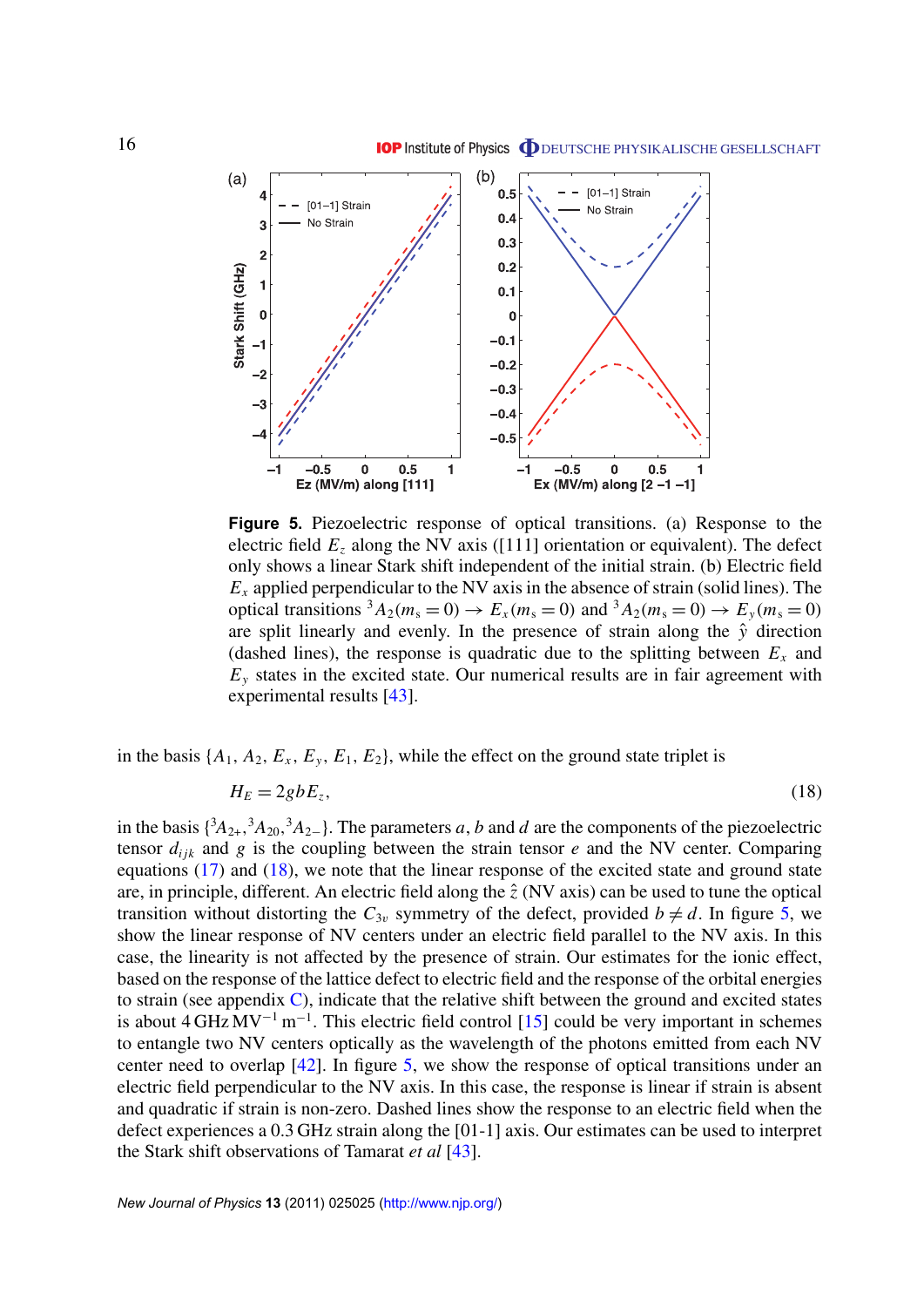# <span id="page-17-0"></span>**9. Conclusions**

We have used group theory combined with *ab initio* calculations to identify, analyze and predict the properties of NV centers in diamond. This analysis can be extended to other deep defects in solids. A careful analysis of the properties of a defect using group theory is essential for predicting spin–photon entanglement generation and for controlling the properties of NV centers in the presence of perturbations, such as undesired strain. We have shown that group theoretical approaches can be applied to determine the ordering of the singlets in the (*e* 2 ) electronic configuration and to understand the effect of spin–orbit, spin–spin and strain interactions.

# **Acknowledgments**

We thank Phil Hemmer and Miguel Kiwi for fruitful discussions and acknowledge support from NSF, DARPA and Packard Foundation. JRM acknowledges support from a Fulbright–Conicyt scholarship and from Conicyt–Fondecyt grant no. 11100265. AG acknowledges support from the Hungarian OTKA grant no. K-67886, the János Bolyai program of the Hungarian Academy of Sciences and the NHDP TÁMOP-4.2.1/B-09/1/KMR-2010-0002 program. While we were preparing the manuscript for submission, a similar paper by Doherty *et al* appeared on the arXiv [\[20\]](#page-23-0).

# **Appendix A. Dangling bond representation and character table**

In this appendix, we show in detail how to find the electronic representation for the case of the NV center. The NV center contains a vacancy that results in broken bonds in the system. In the tight-binding picture, this means that three C atoms and one N atom do not have enough immediate neighbor atoms to form a covalent bond for *each* of their valence electrons. These unpaired electrons are called 'dangling bonds'. In the case of the NV center, we consider a simple model consisting of four  $sp<sup>3</sup>$  dangling bonds, where three of them are centered on each of the three carbon atoms around the vacancy and the fourth dangling bond is associated with the nitrogen atom. The point group symmetry is  $C_{3v}$  and its elements are the identity, rotations around the *z* (NV axis) by  $\pm 2\pi/3$  and three vertical reflection planes where each contains one of the carbons and the nitrogen.

As discussed in section [2,](#page-3-0) it is possible to construct the representation of the dangling bonds for the point group they belong to. Consider figure [A.1,](#page-18-0) where the  $\hat{z}$  axis is pointing out of the plane of the page. The dangling bonds  $\{\sigma_1, \sigma_2, \sigma_3, \sigma_N\}$  transform into one another under the operations of the  $C_{3v}$  group. In this representation, each operation can be written as a  $4 \times 4$  matrix, as shown in figure [A.1.](#page-18-0) As representations depend on the particular choice of basis, it is customary to designate them using the trace of each matrix (characters). Note that the character for matrices belonging to the same class is the same; hence, in short, the character representation for the dangling bonds is  $\Gamma_{\sigma} = \{412\}$ . This representation is clearly reducible, as it can be decomposed by the IRs of the  $C_{3v}$  group given in table [A.1](#page-18-0) [\[44\]](#page-24-0).

Application of equation [\(1\)](#page-4-0) gives the following combination of  $\sigma s$ : { $a_C = (\sigma_1 + \sigma_2 + \sigma_3)/3$ ,  $e_x = (2\sigma_1 - \sigma_2 - \sigma_3)/\sqrt{6}$ ,  $e_y = (\sigma_2 - \sigma_3)/\sqrt{2}$ ,  $a_N = \sigma_N$ , where  $a_C$  and  $a_N$  transform as the totally symmetric IR  $A_1$ , and  $e_x$  and  $e_y$  transform as functions of the IR E. Note that the *e* states transform as vectors in the plane perpendicular to the NV axis.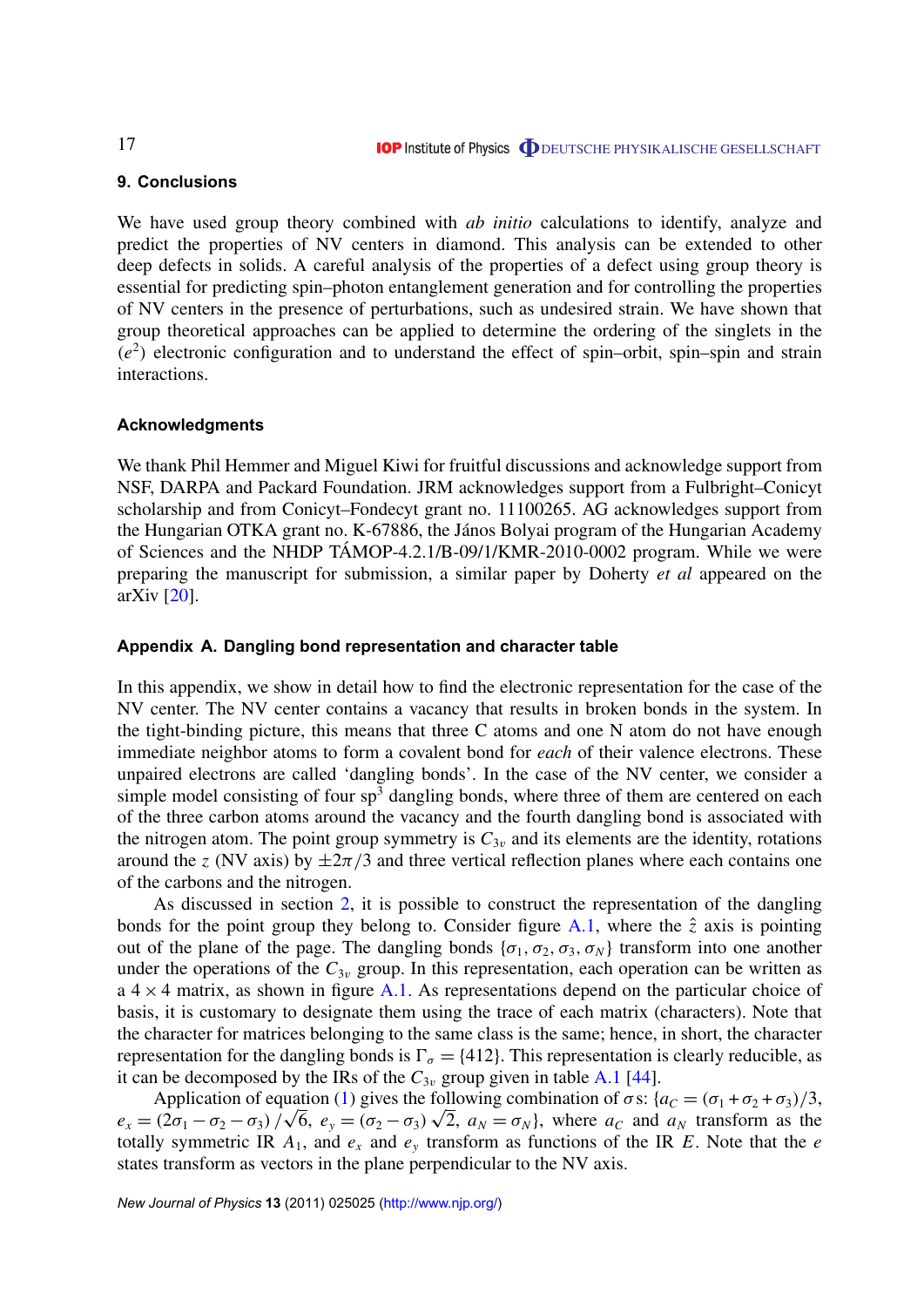<span id="page-18-0"></span>

**Figure A.1.** Schematic diagram of the NV defect and dangling bond representation. (Top) Schematic diagram of the dangling bond orbitals used to represent the NV defect. The symmetry axis or the NV axis is pointing out of the plane of the page. The dashed lines represent the three vertical reflection planes of the *C*3<sup>v</sup> group. (Bottom) Matrix representation of the dangling bonds.

**Table A.1.** Character and bases table for the double  $C_{3v}$  group. Examples of functions that transform under a particular representation are  $\{z, x^2 + y^2, z^2\}$ , which transform as the IR  $A_1$ , the rotation operator  $R_z$  as  $A_2$ , and the pair of functions  $\{(x, y), (R_x, R_y), (xy, x^2 - y^2), (yz, xz)\}\$ as *E*. The spin projections  ${\alpha(\uparrow), \beta(\downarrow)}$  transform as the IR  $E_{1/2}$  (or  $D_{1/2}$ ), while the functions  $\alpha\alpha\alpha + i\beta\beta\beta$ and  $\alpha \alpha \alpha - i \beta \beta \beta$  transform as the IRs <sup>1</sup>*E*<sub>3/2</sub> and <sup>2</sup>*E*<sub>3/2</sub>, respectively.

| $C_{3v}$       | E | $2C_3$ | $3\sigma_v$ | $\boldsymbol{E}$ | $2\bar{C}_3$ | $3\bar{\sigma}_v$ |
|----------------|---|--------|-------------|------------------|--------------|-------------------|
| A <sub>1</sub> |   |        |             |                  |              |                   |
| A <sub>2</sub> |   |        | $-1$        | 1                | 1            | -1                |
| E              | 2 | $-1$   | 0           | 2                | $^{-1}$      | 0                 |
| $E_{1/2}$      | 2 |        | 0           | $-2$             | $-1$         | 0                 |
| $^{1}E_{3/2}$  |   | $-1$   | i           | $-1$             |              | $-i$              |
| $^{2}E_{3/2}$  |   | $-1$   | $-i$        | $-1$             |              | Ť                 |

Next, we model the electron–ion interaction to find out the ordering of these states. This interaction can be written in the basis of the dangling bonds  $\sigma_i$  as

$$
V = v_n |\sigma_N\rangle \langle \sigma_N| + \sum_i v_i |\sigma_i\rangle \langle \sigma_i| + h_n |\sigma_i\rangle \langle \sigma_N| + \sum_{i > j} |\sigma_i\rangle \langle \sigma_j| h_c,\tag{A.1}
$$

where  $v_i < 0$  is the Coulomb interaction of orbital  $\sigma_i$  at site *i*,  $h_c$  is the expectation value of the interaction between orbitals  $\sigma_i$  and  $\sigma_{i+1}$  at site  $i = \{1, 2, 3\}$ ,  $v_n = \langle \sigma_N | V | \sigma_N \rangle$  and  $h_n = \langle \sigma_i | V | \sigma_N \rangle$ .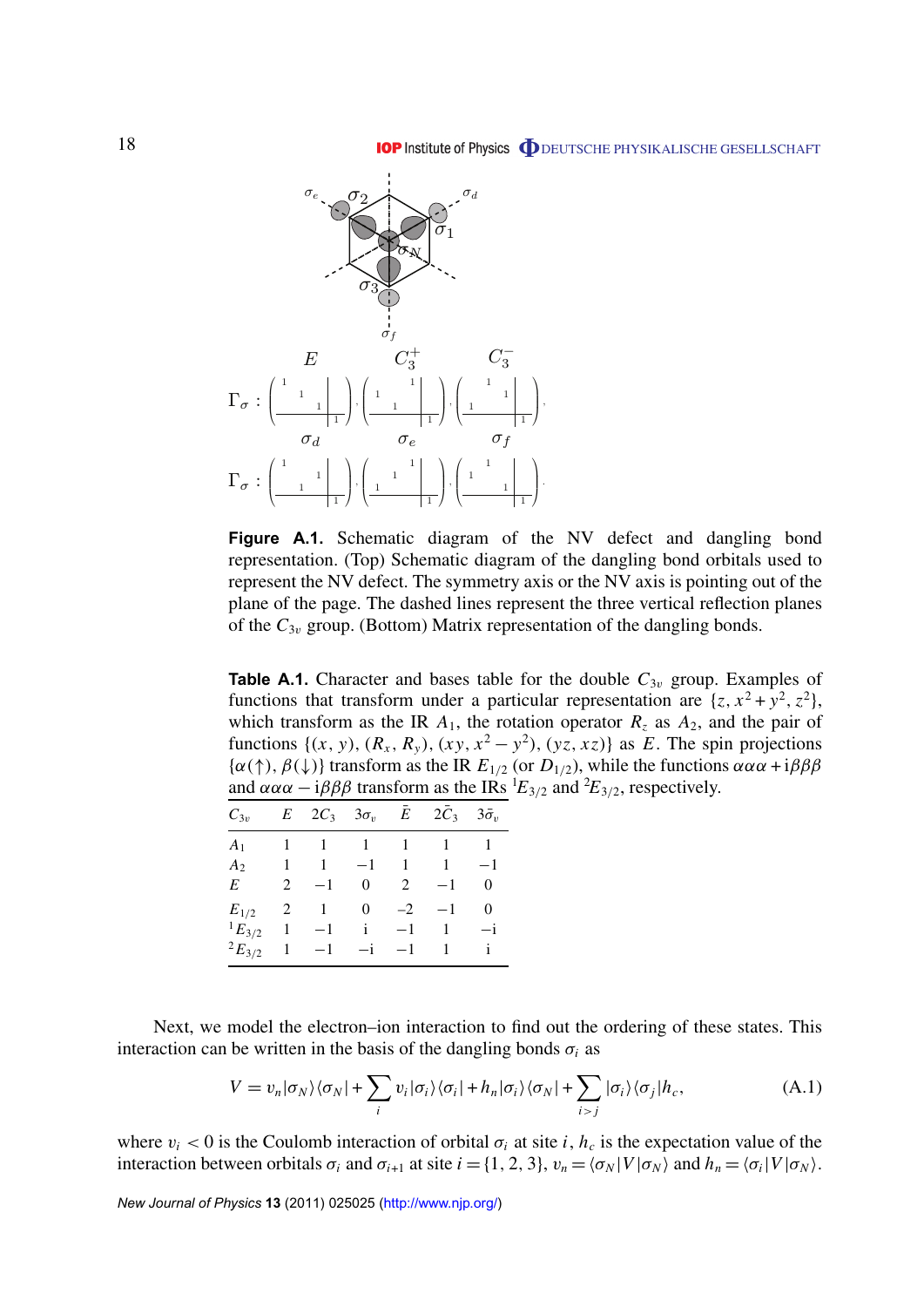<span id="page-19-0"></span>This interaction, which transforms as the totally symmetric IR *A*1, not only sets the order of the orbitals but also mixes orbitals  $a_N$  and  $a_C$ . This is a consequence of the important concept that whenever a matrix element contains the totally symmetric representation, its expectation value *might* be different from zero [\[23\]](#page-23-0). Since both wave functions as well as the interaction between them transform as the totally symmetric representation  $A_1$ , the representation for the matrix element also transforms as  $A_1: \Gamma_{\langle} = \Gamma_a \otimes \Gamma_{\sigma_N} \otimes \Gamma_{int} = A_1 \supset A_1$ . This interaction leads to the new basis  $[10, 12, 25]$  $[10, 12, 25]$  $[10, 12, 25]$  $[10, 12, 25]$  $[10, 12, 25]$   $\{a_1(1) = \alpha a_c + \beta a_n, a_1(2) = \alpha a_n + \beta a_c, a_2(3) = \alpha a_n + \beta a_n\}$  $e_x = (2\sigma_1 - \sigma_2 - \sigma_3) / \sqrt{6}$ ,  $e_y = (\sigma_2 - \sigma_3) \sqrt{2}$ , with energies  $\{E_{a_1(1), a_1(2)} = \frac{1}{2}\}$  $\frac{1}{2}(v_c + 2h_c + v_n) \pm \frac{1}{2}\Delta,$  $v_c - h_c$ ,  $v_c - h_c$ , respectively, where  $\Delta = \sqrt{(v_c + 2h_c - v_n)^2 + 12h_n^2}$ ,  $\alpha^2 = 1 - \beta^2 = 3h_n^2/\Delta E_{a_1(1)}$ . We see that the most symmetric state is lowest in energy, which is usually the case for attractive interactions.

#### **Appendix B. Spin–spin interaction**

To analyze the effect of spin–spin interactions (equation  $(7)$ ) from the perspective of group theory, we first rewrite this interaction to identify spatial and spin terms that transform as IR objects in the point group,

$$
h_{ss} = -\frac{\mu_0 g^2 \beta^2}{4\pi} \left[ \frac{1 - 3\hat{z}^2}{4r^3} (s_{1+} s_{2-} + s_{1-} s_{2+} - 4s_{1z} s_{2z}) + \frac{3}{4} \frac{\hat{x}^2 - \hat{y}^2}{r^3} (s_{1-} s_{2-} + s_{1+} s_{2+}) + i \frac{3}{2} \frac{\hat{x} \hat{y}}{r^3} (s_{1-} s_{2-} - s_{1+} s_{2+}) + \frac{3}{2} \frac{\hat{x} \hat{z}}{r^3} (s_{1-} s_{2z} + s_{1z} s_{2-} + s_{1+} s_{2z} + s_{1z} s_{2+}) + i \frac{3}{2} \frac{\hat{y} \hat{z}}{r^3} (s_{1-} s_{2z} + s_{1z} s_{2-} - s_{1+} s_{2z} - s_{1z} s_{2+}) \right],
$$

where  $\hat{x}$ ,  $\hat{y}$  and  $\hat{z}$  are directional cosines and  $s_{\pm} = s_x \pm is_y$ . In the case of  $C_{3v}$ , for the unperturbed center, the expectation values of the fourth and fifth terms are non-zero in the spatial manifold of the excited state  $\{ |X\rangle, |Y\rangle \}$  because the center lacks inversion symmetry. However, these terms might be neglected when considering other defects with inversion symmetry. We note now that the spatial part of the first term transforms as the totally symmetric representation *A*1, while the second and third terms transform as the IR *E*. The reader can check which IR these combinations belong to by looking at the character table in appendix [A.](#page-17-0) Therefore, their expectation values can be written as

$$
\frac{\mu_0}{4\pi} g^2 \beta^2 \left\{ \frac{1 - 3\tilde{z}^2}{4r^3} \right\} = \Delta(|X\rangle\langle X| + |Y\rangle\langle Y|),
$$
  
\n
$$
\frac{\mu_0}{4\pi} g^2 \beta^2 \left\{ \frac{3\tilde{x}^2 - 3\tilde{y}^2}{4r^3} \right\} = \Delta'(|X\rangle\langle X| - |Y\rangle\langle Y|),
$$
  
\n
$$
\frac{\mu_0}{4\pi} g^2 \beta^2 \left\{ \frac{3\tilde{x}\tilde{y} + 3\tilde{y}\tilde{x}}{4r^3} \right\} = \Delta'(|X\rangle\langle Y| + |Y\rangle\langle X|),
$$
  
\n
$$
\frac{\mu_0}{4\pi} g^2 \beta^2 \left\{ \frac{3\tilde{x}\tilde{z} + 3\tilde{z}\tilde{x}}{4r^3} \right\} = \Delta''(|Y\rangle\langle Y| - |X\rangle\langle X|),
$$
  
\n
$$
\frac{\mu_0}{4\pi} g^2 \beta^2 \left\{ \frac{3\tilde{z}\tilde{y} + 3\tilde{y}\tilde{z}}{4r^3} \right\} = \Delta''(|X\rangle\langle Y| + |Y\rangle\langle X|),
$$
  
\n(5.1)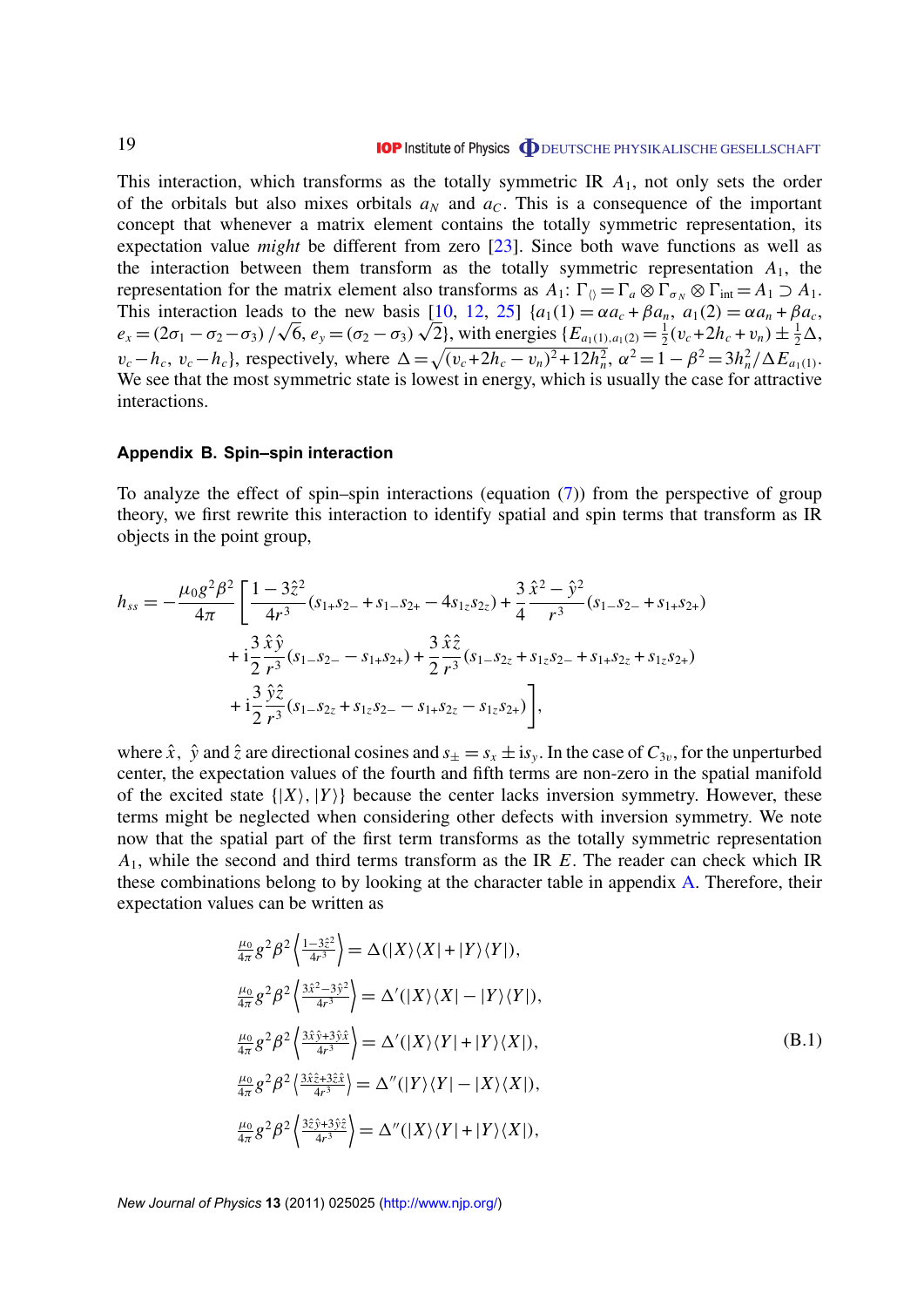<span id="page-20-0"></span>where  $|X\rangle$  and  $|Y\rangle$  are the two-electron states given in table [1.](#page-5-0) Note that, for symmetry reasons, the second and third relations are characterized by the same parameter  $\Delta'$ , while the last two relations are characterized by the same parameter  $\Delta''$ . Similarly, it is possible to write the spin operators in the spin basis of the two holes,  $\{|\alpha\alpha\rangle, |\alpha\beta\rangle, |\beta\alpha\rangle, |\beta\beta\rangle\}$ . For example,  $s_{1+}s_{2-} = |\alpha\beta\rangle\langle\beta\alpha|$ . Using these relations and equation [\(B.1\)](#page-19-0), the Hamiltonian in the fundamental bases of the excited state of the NV center is

$$
H_{ss} = -\Delta(|X\rangle\langle X| + |Y\rangle\langle Y|) \otimes (|\alpha\alpha\rangle\langle\alpha\alpha| + |\beta\beta\rangle\langle\beta\beta| - 2|\alpha\beta + \beta\alpha\rangle\langle\alpha\beta + \beta\alpha|)
$$
  
\n
$$
-\Delta'(|X\rangle\langle X| - |Y\rangle\langle Y|) \otimes (|\alpha\alpha\rangle\langle\beta\beta| + |\beta\beta\rangle\langle\alpha\alpha|)
$$
  
\n
$$
-i\Delta''(|X\rangle\langle Y| + |Y\rangle\langle X|) \otimes (|\beta\beta\rangle\langle\alpha\alpha| - |\alpha\alpha\rangle\langle\beta\beta|)
$$
  
\n
$$
+\Delta'(|Y\rangle\langle Y| - |X\rangle\langle X|) \otimes (|\alpha\beta + \beta\alpha\rangle\langle\alpha\alpha|
$$
  
\n
$$
-\beta\beta| + |\alpha\alpha - \beta\beta\rangle\langle\alpha\beta + \beta\alpha|) + i\Delta'(|Y\rangle\langle Y| - |X\rangle\langle X|)
$$
  
\n
$$
\otimes (|\alpha\beta + \beta\alpha\rangle\langle\alpha\alpha + \beta\beta| - |\alpha\alpha + \beta\beta\rangle\langle\alpha\beta + \beta\alpha|).
$$
 (B.2)

Finally, we can write  $H_{ss}$  in terms of the basis states of the unperturbed defect (see table [1\)](#page-5-0). This leads to equation [\(8\)](#page-10-0).

#### **Appendix C. Strain and electric field**

The effect of strain on the electronic structure of the defect can be obtained from the effect of the electron–nuclei Coulomb interaction on the basis states of the defect. In our example, the Coulomb interaction is given by equation  $(A.1)$ . However, when the positions of the atoms are such that the symmetry of the defect is reduced, we should allow for different expectation values of the matrix elements:  $h_{ij} = \langle \sigma_i | V | \sigma_j \rangle$  and  $h_{in} = \langle \sigma_i | V | \sigma_N \rangle$ . We have assumed that the self-interactions,  $v_c$  and  $v_n$ , do not change as the electrons follow the position of the ion according to the Born–Oppenheimer approximation. To relate the matrix elements to the ionic displacements, we can assume as a first approximation that the electron orbitals are spherical functions and therefore the matrix elements can be parameterized by the distance between ions,  $h_{ij}(q_i, q_j) = h_{ij}(|q_i - q_j|)$ , so that we can write

$$
h_{ij}(|q_{ij}|) \approx h_{ij}(|q_{ij}^0|) + \frac{1}{|q_{ij}|} \frac{\partial h_{ij}}{\partial q_{ij}}(q_i - q_j)\Big|_0 \cdot (\delta q_i - \delta q_j) + \cdots. \tag{C.1}
$$

The change in the matrix elements is linear in the atomic displacements. In turn, the atomic displacements are related to the strain tensor by  $\delta q_i = e q_i$ , and therefore the change in the matrix element is given by

$$
\delta h_{ij}(|q_{ij}|) \approx \frac{1}{|q_{ij}|} \frac{\partial h_{ij}}{\partial q_{ij}} (q_i - q_j)^T e(q_i - q_j) \Big|_0.
$$
 (C.2)

Under these considerations, it is straightforward to calculate the effect of strain on the basis states of the defect. For simplicity, we write here only the effect of strain on the degenerate orbitals, *e<sup>x</sup>* and *e<sup>y</sup>* ,

$$
\delta V = -g \begin{pmatrix} e_{xx} & e_{xy} \\ e_{xy} & e_{yy} \end{pmatrix}, \tag{C.3}
$$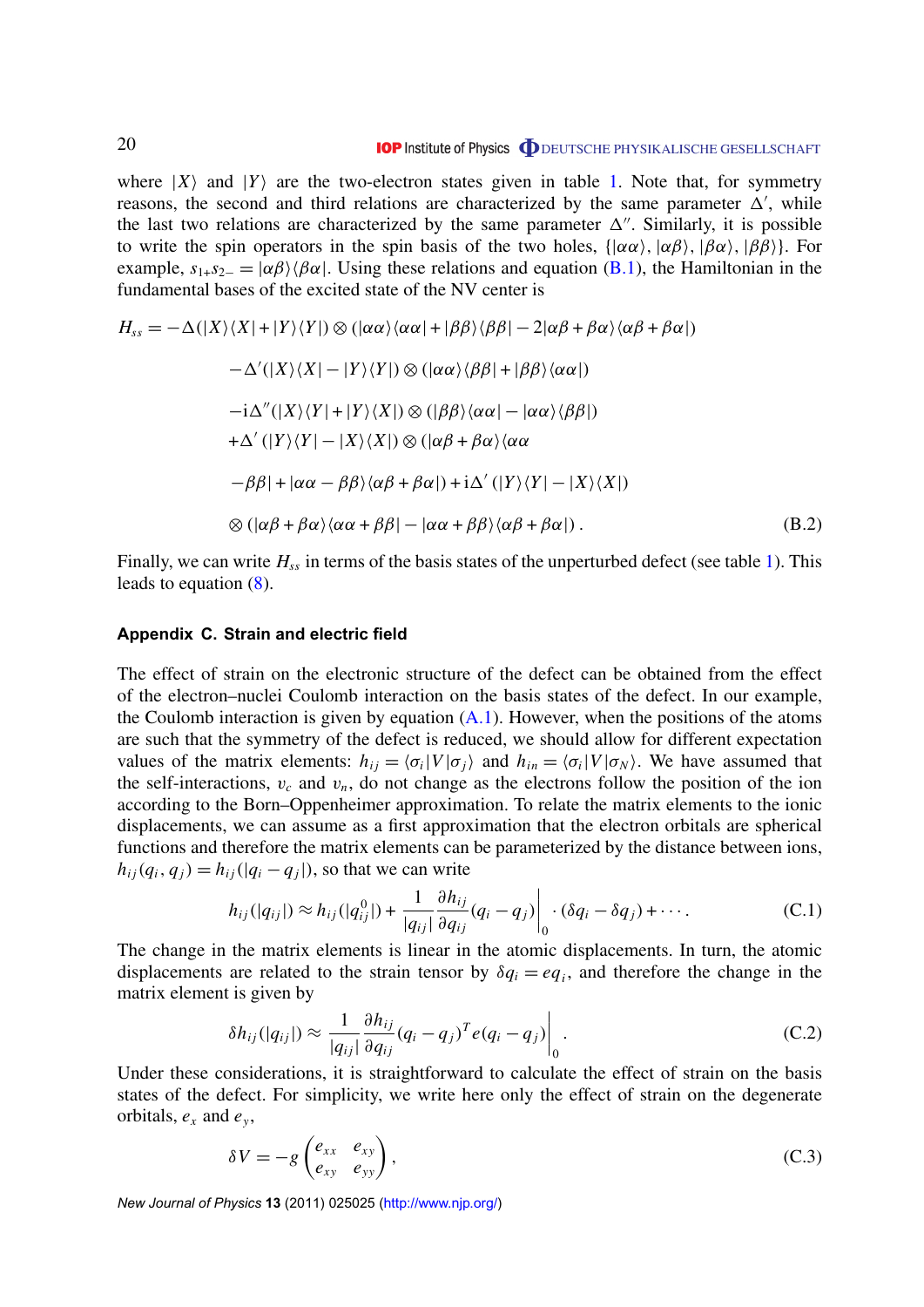<span id="page-21-0"></span>where  $g = \frac{8q}{3}$ 3  $∂h_{ij}$  $\frac{\partial n_{ij}}{\partial q_{ij}}$  and *q* is the nearest neighbor distance between atoms. Using the electron wavefunction obtained from *ab initio* calculations (see appendix D), we estimate that  $g \approx 2$  pHz  $(p = peta = 10^{15})$ .

The effect of electric field on the states of the defect can be analyzed by the inverse piezoelectric effect, as described in section [8.](#page-15-0) In this appendix, we show how group theory can determine the nature of the piezoelectric tensor. By projecting  $d_{ijk}$  (or  $x_i x_j x_k$ ) onto the IR *A*1, we can build the following relations,

$$
a = d_{111} = -d_{221} = -d_{122} \qquad d = d_{333}, \tag{C.4}
$$

$$
b = d_{113} = d_{223} \quad c = d_{131} = d_{232}, \tag{C.5}
$$

and the *d* tensor can be written in the following short notation (contracted matrix form) [\[39\]](#page-24-0),

$$
d_{ijk} \rightarrow \begin{pmatrix} a & -a & c \\ b & b & d \end{pmatrix} . \tag{C.6}
$$

For a given electric field, we have a strain tensor of the form

$$
\epsilon = \begin{pmatrix} aE_x + bE_z & -aE_y & cE_x \\ -aE_y & -aE_x + bE_z & cE_y \\ cE_x & cE_y & dE_z \end{pmatrix}.
$$
 (C.7)

To evaluate the magnitude of the piezoelectric response, we have used first-principles calculations, as described in appendix D. The values for the components of the piezoelectric tensor due to the ionic effect are  $a \approx b \approx c \approx 0.3 \,\mu(\text{MV m}^{-1})^{-1}$  and  $d \approx 3 \,\mu(\text{MV m}^{-1})^{-1}$ .

#### **Appendix D. Information about the first-principles methods applied in our study**

To determine the values of the constants  $a, b, c$  and  $d$  introduced in appendix  $C$ , we applied DFT [\[45\]](#page-24-0) calculations within a generalized gradient approximation PBE (Perdew–Burke–Ernzerhof) [\[46\]](#page-24-0). In the study of spin–orbit and spin–spin interactions, we used a 512-atom supercell to model the negatively charged NV defect in diamond. In particular, we utilized the VASP code [\[47,](#page-24-0) [48\]](#page-24-0) to determine the geometry of the defect that uses the projector augmented wave method  $[49, 50]$  $[49, 50]$  $[49, 50]$  to eliminate the core electrons, while a plane wave basis set is employed for expanding the valence wavefunctions. We applied the standard VASP projectors for the carbon and nitrogen atoms with a plane wave cutoff of 420 eV. The geometry optimization was stopped when the magnitude of the forces on the atoms was lower than 0.01 eV Å<sup>−</sup><sup>1</sup> . We calculated the geometry of both ground and excited states. We applied the constrained DFT method to calculate the charge density of the excited state, that is, by promoting one electron from the  $a_1(2)$  orbital to the  $e_x$  and  $e_y$  orbitals, as explained in [\[32,](#page-23-0) [51\]](#page-24-0). This procedure is a relatively good approximation, as confirmed by a recent MBPT study [\[22\]](#page-23-0). The obtained geometries from VASP calculations were used as starting points in the calculations of spin–orbit and spin–spin interactions.

The spin–orbit energy was calculated by following equation [\(4\)](#page-7-0) in this paper. Since the spin–orbit interaction is short range, we applied all-electron methods beyond the frozencore approximation. We utilized the CRYSTAL code [\[52\]](#page-24-0) for this calculation using the PBE functional within DFT. We took the geometry as obtained from the VASP calculation. We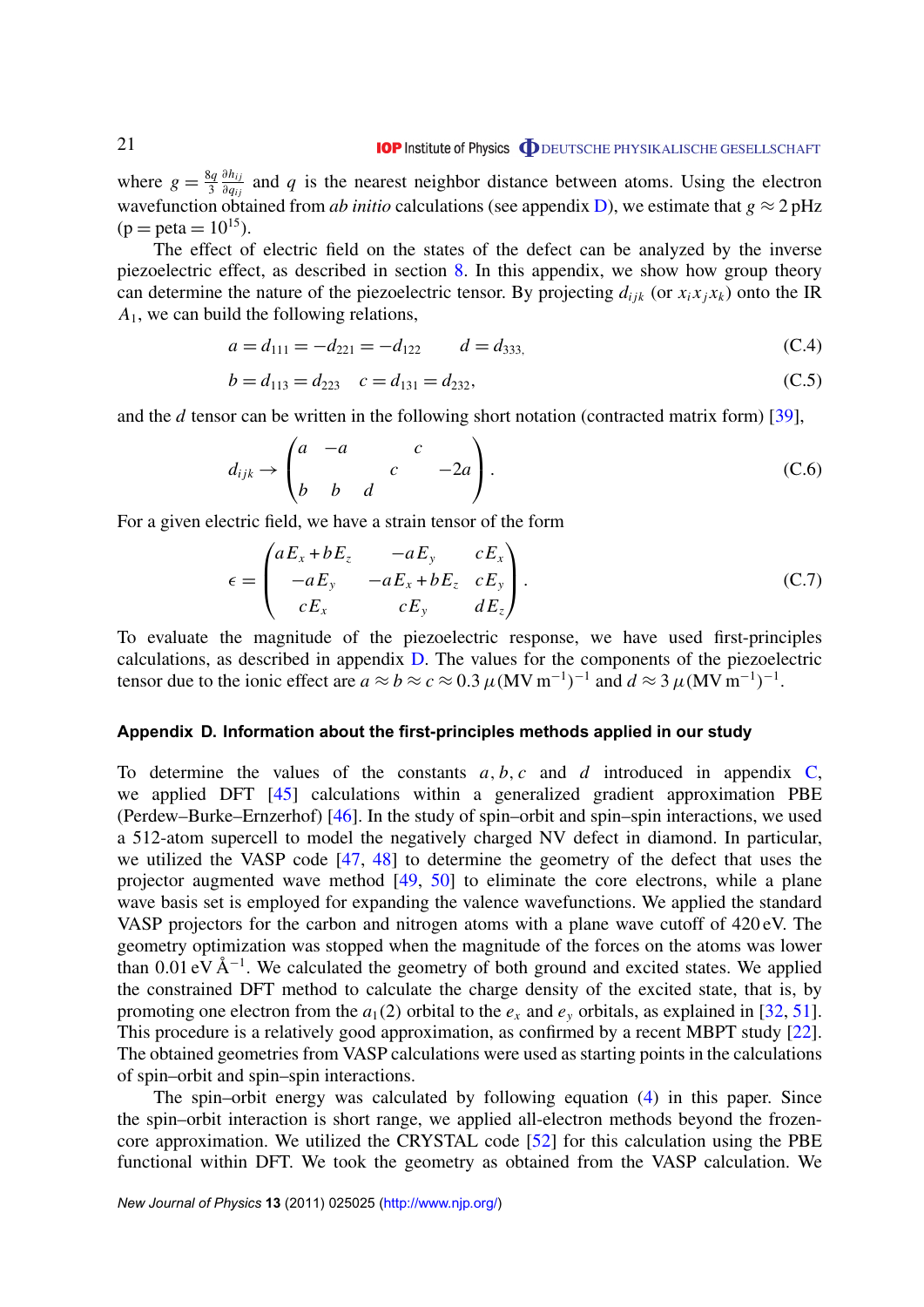<span id="page-22-0"></span>applied the 6–31\*G Gaussian basis set for both the carbon and nitrogen atoms. The calculated properties (such as the position of the defect levels in the gap) agreed well with those from planewave calculations. We obtained the all-electron single-particle states and the corresponding Kohn–Sham potentials on a grid and calculated the spin–orbit energy numerically.

Finally, we also studied the piezoelectric effect. In this case, an external electric field was applied along the NV axis and perpendicular to it. For this investigation, only a finite size model can be used; thus we modeled the negatively charged NV defect in a molecular cluster consisting of 70 carbon atoms and one nitrogen atom. The defect was placed in the middle of the cluster. The surface dangling bonds of the cluster were terminated by hydrogen atoms. In our previous studies, we showed [\[25\]](#page-23-0) that the defect wavefunctions are strongly localized around the core of the defect; thus our cluster model can describe reasonably well the situation occurring in the bulk environment. For this investigation, we again applied DFT with the PBE functional as implemented in the SIESTA code [\[53\]](#page-24-0). We used the standard double- $\zeta$  polarized basis set and Troullier–Martins norm-conserving pseudo-potentials [\[54\]](#page-24-0). This method gives identical results to those obtained from plane wave calculations regarding the geometry and the wavefunctions in supercell models [\[25\]](#page-23-0). We fully optimized the defective nanodiamond with and without the applied electric field. In this case, we applied a very strict limit to the maximum magnitude of forces on the atoms, 0.005 eV Å<sup>−</sup><sup>1</sup> . We applied six different values of the external electric field along the NV axis and in perpendicular directions to it, where we could clearly detect the slope of the curvature of atomic displacements versus the applied electric field. The resulting values for the atom displacements in the presence of  $1 \text{ MV m}^{-1}$  electric field are of the order of a few  $0.1 \mu \text{\AA}$ .

#### **References**

- [1] Taylor J *et al* 2008 High-sensitivity diamond magnetometer with nanoscale resolution *Nat. Phys.* **4** [810–6](http://dx.doi.org/10.1038/nphys1075)
- [2] Degen C L 2008 Scanning magnetic field microscope with a diamond single-spin sensor *Appl. Phys. Lett.* **92** [243111](http://dx.doi.org/10.1063/1.2943282)
- [3] Maze J R *et al* 2008 Nanoscale magnetic sensing with an individual electronic spin in diamond *Nature* **455** [644–7](http://dx.doi.org/10.1038/nature07279)
- [4] Balasubramanian G *et al* 2008 Nanoscale imaging magnetometry with diamond spins under ambient conditions *Nature* **455** [648–51](http://dx.doi.org/10.1038/nature07278)
- [5] Rittweger E, Han K Y, Irvine S E, Eggeling C and Hell S E 2009 STED microscopy reveals crystal colour centres with nanometric resolution *Nat. Photonics* **3** [144–7](http://dx.doi.org/10.1038/nphoton.2009.2)
- [6] Wrachtrup J and Jelezko F 2006 Processing quantum information in diamond *J. Phys.: Condens. Matter* **18** [S807–24](http://dx.doi.org/10.1088/0953-8984/18/21/S08)
- [7] Togan E *et al* 2010 Quantum entanglement between an optical photon and a solid-state spin qubit *Nature* **466** [730–4](http://dx.doi.org/10.1038/nature09256)
- [8] Santori C *et al* 2006 Coherent population trapping of single spins in diamond under optical excitation *Phys. Rev. Lett.* **97** [247401](http://dx.doi.org/10.1103/PhysRevLett.97.247401)
- [9] Loubser J H N and van Wyk J A 1977 *Diam. Res.* **11** 4
- [10] Loubser J and Van Wyk J A 1978 Electron spin resonance in the study of diamond *Rep. Prog. Phys.* **41** [1201–48](http://dx.doi.org/10.1088/0034-4885/41/8/002)
- [11] Lenef A and Rand S 1996 Electronic structure of the NV center in diamond: theory *Phys. Rev.* B **53** [13441–5](http://dx.doi.org/10.1103/PhysRevB.53.13441)
- [12] Goss J P, Jones R, Breuer S, Briddon P and Oberg S 1996 The twelve-line 1.682 eV luminescence center in diamond and the vacancy–silicon complex *Phys. Rev. Lett.* **77** [3041](http://dx.doi.org/10.1103/PhysRevLett.77.3041)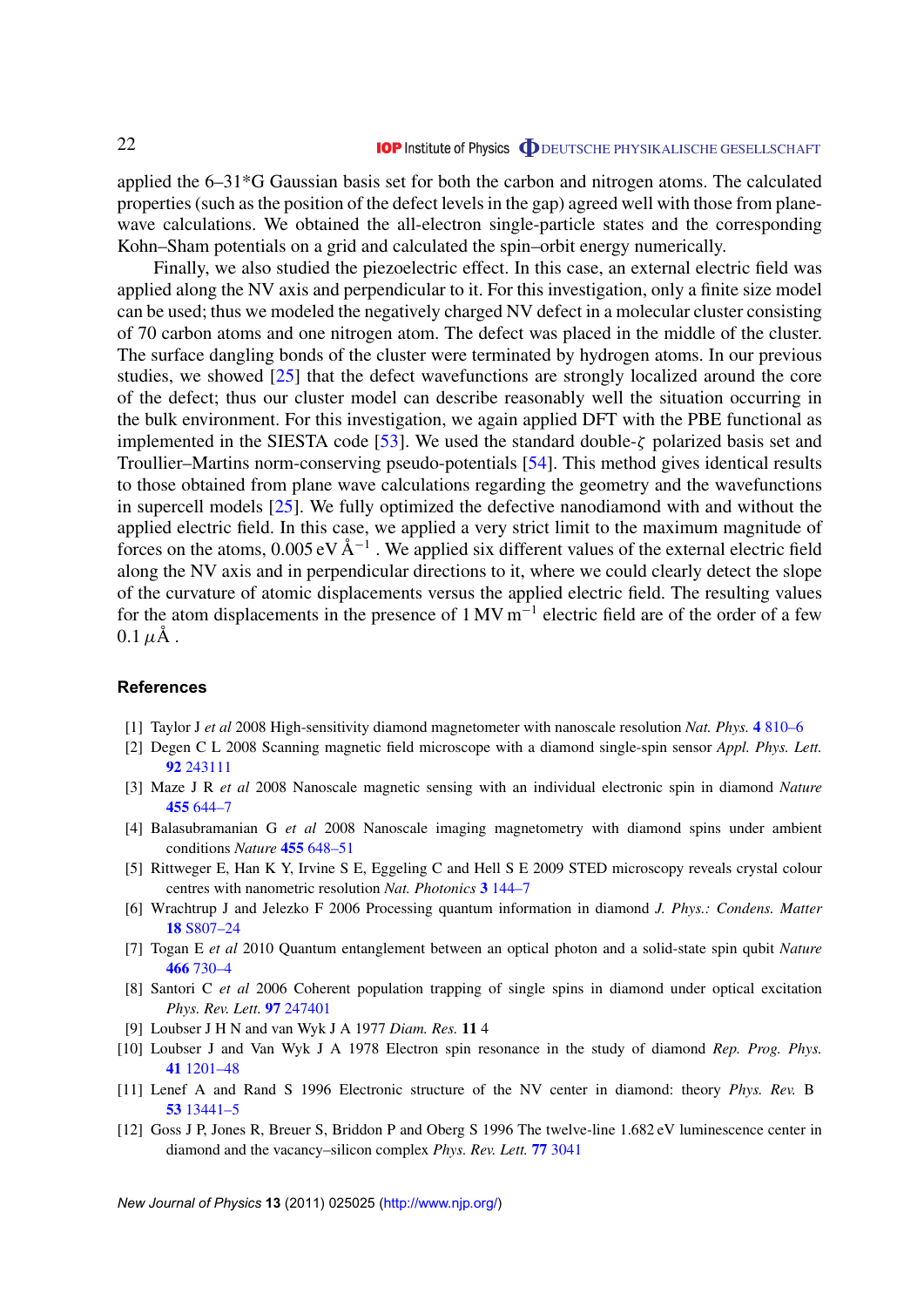- [13] Manson N B, Harrison J P and Sellars M J 2006 Nitrogen-vacancy center in diamond: model of the electronic structure and associated dynamics *Phys. Rev.* B **74** [104303](http://dx.doi.org/10.1103/PhysRevB.74.104303)
- [14] Manson N B and McMurtrie R L 2007 Issues concerning the nitrogen-vacancy center in diamond *J. Lumin.* **127** [98–103](http://dx.doi.org/10.1016/j.jlumin.2007.02.013)
- [15] Tamarat P *et al* 2008 Spin-flip and spin-conserving optical transitions of the nitrogen-vacancy centre in diamond *New J. Phys.* **10** [045004](http://dx.doi.org/10.1088/1367-2630/10/4/045004)
- [16] Rogers L J, Armstrong S, Sellars M J and Manson N B 2008 Infrared emission of the NV centre in diamond: Zeeman and uniaxial stress studies *New J. Phys.* **10** [103024](http://dx.doi.org/10.1088/1367-2630/10/10/103024)
- [17] Batalov A *et al* 2009 Low temperature studies of the excited-state structure of negatively charged nitrogenvacancy color centers in diamond *Phys. Rev. Lett.* **102** [195506](http://dx.doi.org/10.1103/PhysRevLett.102.195506)
- [18] Rogers L J, McMurtrie R, Sellars M and Manson N B 2009 Time-averaging within the excited state of the nitrogen-vacancy centre in diamond *New J. Phys.* **11** [063007](http://dx.doi.org/10.1088/1367-2630/11/6/063007)
- [19] Maze J R 2010 Quantum manipulation of nitrogen-vacancy centers in diamond: from basic properties to applications *PhD Dissertation* Department of Physics, Harvard University [http://gradworks.umi.com/34/](http://gradworks.umi.com/34/14/3414856.html) [14/3414856.html](http://gradworks.umi.com/34/14/3414856.html)
- [20] Doherty M W, Manson N B, Delaney P and Hollenberg L C L 2010 The negatively charged nitrogen-vacancy center in diamond: the electronic solution [arXiv:1008.5224](http://arxiv.org/abs/arXiv:1008.5224)
- [21] Aharonovich I *et al* 2009 Two-level ultrabright single photon emission from diamond nanocrystals *Nano Lett.* **9** [3191–5](http://dx.doi.org/10.1021/nl9014167)
- [22] Ma Y, Rohlfing M and Gali A 2010 Excited states of the negatively charged nitrogen-vacancy color center in diamond *Phys. Rev.* B **81** [041204\(R\)](http://dx.doi.org/10.1103/PhysRevB.81.041204)
- [23] Tinkham M 2003 *Group Theory and Quantum Mechanics* (New York: Dover)
- [24] Lannoo M, Baraff G A and Schlüter M 1981 Self-consistent second-order perturbation treatment of multiplet structures using local-density theory *Phys. Rev.* B **24** [943–54](http://dx.doi.org/10.1103/PhysRevB.24.943)
- [25] Gali A, Fyta M and Kaxiras E 2008 Ab initio supercell calculations on nitrogen-vacancy center in diamond: electronic structure and hyperfine tensors *Phys. Rev.* B **77** [155206](http://dx.doi.org/10.1103/PhysRevB.77.155206)
- [26] Mita Y 1996 Change of absorption spectra in type-1b diamond with heavy neutron irradiation *Phys. Rev.* B **53** [11360](http://dx.doi.org/10.1103/PhysRevB.53.11360)
- [27] Kok P and Lovett B W 2006 Materials science: qubits in the pink *Nature* **[444](http://dx.doi.org/10.1038/444049a)** 49
- [28] Stoneham A 2001 *Theory of Defects in Solids: Electronic Structure of Defects in Insulators and Semiconductors* (Oxford: Oxford University Press)
- [29] Griffith J S 1961 *The Theory of Transition-Metal Ions* (Cambridge: Cambridge University Press)
- [30] Jacobs P 2005 *Group Theory with Applications in Chemical Physics* (Cambridge: Cambridge University Press)
- [31] Fuchs G D *et al* 2008 Excited-state spectroscopy using single spin manipulation in diamond *Phys. Rev. Lett.* **101** [117601](http://dx.doi.org/10.1103/PhysRevLett.101.117601)
- [32] Gali A 2009 Identification of individual <sup>13</sup>*C* isotopes of nitrogen-vacancy center in diamond by combining the polarization studies of nuclear spins and first-principles calculations *Phys. Rev.* B **80** [241204](http://dx.doi.org/10.1103/PhysRevB.80.241204)
- [33] Yosida K 1996 *Theory of Magnetism* (Berlin: Springer)
- [34] Yu P Y and Cardona M 2005 *Fundamentals of Semiconductors: Physics and Materials Properties* (Berlin: Springer)
- [35] Rayson M J and Briddon P R 2008 First principles method for the calculation of zero-field splitting tensors in periodic systems *Phys. Rev.* B **77** [035119](http://dx.doi.org/10.1103/PhysRevB.77.035119)
- [36] Reddy N R S, Manson N B and Krausz E R 1987 Two-laser spectral hole burning in a colour centre in diamond *J. Lumin.* **38** [46–7](http://dx.doi.org/10.1016/0022-2313(87)90057-3)
- [37] Acosta V M, Jarmola A, Bauch E and Budker D 2010 Optical properties of the nitrogen-vacancy singlet levels in diamond *Phys. Rev.* B **82** [201202](http://dx.doi.org/10.1103/PhysRevB.82.201202)
- [38] Blinov B B, Moehring D L, Duan L-M and Monroe C 2004 Observation of entanglement between a single trapped atom and a single photon *Nature* **428** [153–7](http://dx.doi.org/10.1038/nature02377)

*New Journal of Physics* **13** (2011) 025025 [\(http://www.njp.org/\)](http://www.njp.org/)

<span id="page-23-0"></span>23